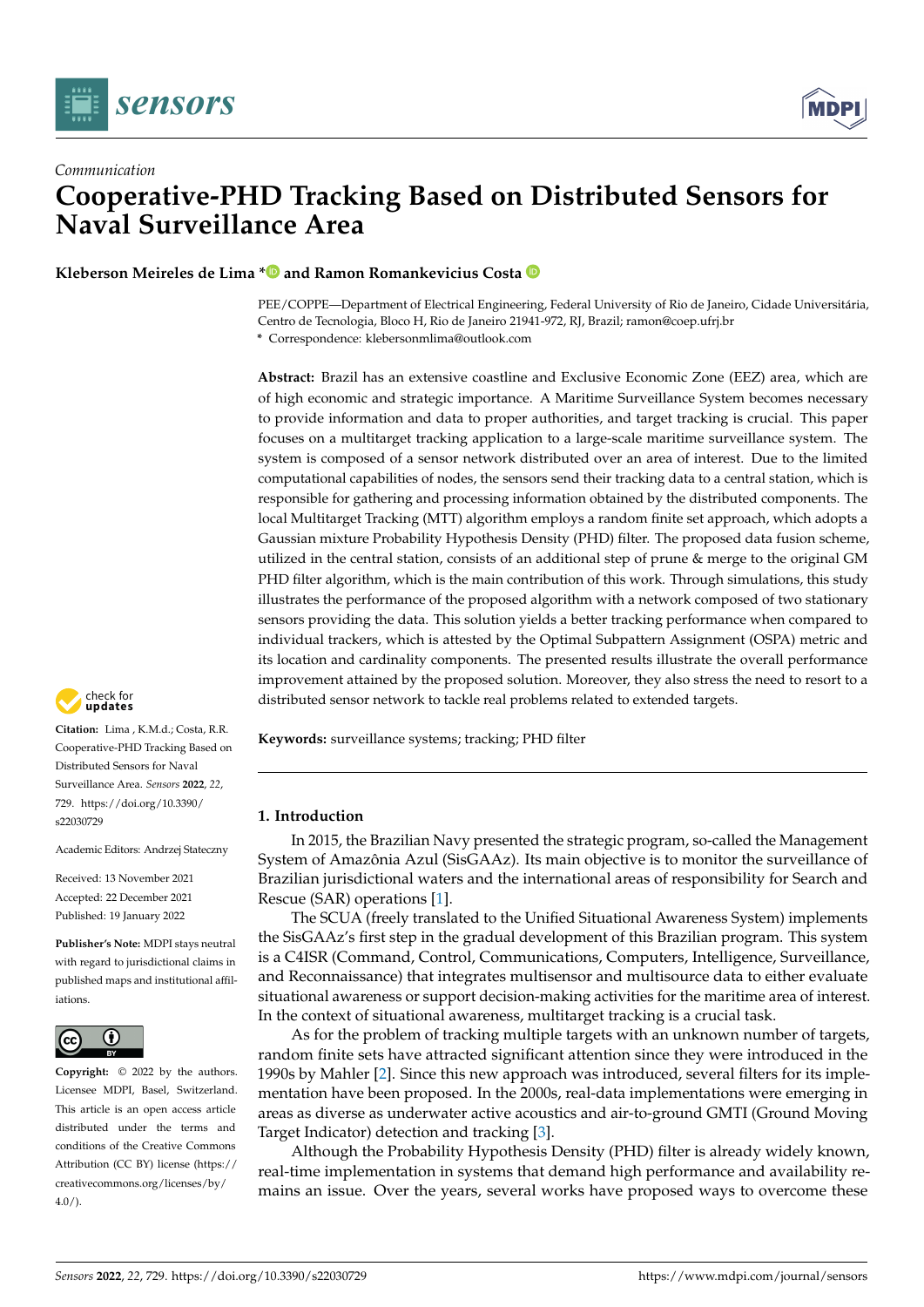concerns. According to Gao et al. [\[4\]](#page-17-3), although there is no data association problem in this filter, it can hardly be real-time implemented on a serial processor.

Different approaches have tried to overcome processing limitations or speed up processing. Zheng et al. [\[5\]](#page-17-4) have proposed an efficient event-driven data particle PHD filter for real-time multi-target tracking. In order to reduce processing, the proposed method distinguishes the survival measurements, spontaneous birth measurements, and clutters for weight computation, which are steps with high computational complexity. With the same objective, Li et al. [\[6\]](#page-17-5) present an algorithmic framework for parallel SMC-PHD filtering based on multiple processing. This algorithm fully parallels all Sequential Monte Carlo (SMC) steps.

Few papers address the parallelization and optimization of the implementation of SMC PHD filters. Li et al. [\[7\]](#page-18-0) has proposed a novel Cardinality Consensus (CC) scheme to PHD filter for multitarget tracking in decentralized sensor networks with severely constrained communication. This scheme has a parallel filtering-communication mode as it performs communication parallel to filtering operations, which leads to data exchanges that require only a tiny amount of time. Li et al. [\[8\]](#page-18-1) present details of GM PHD on the CC scheme, which is the first distributed GM filter based on the parallel filtering-communication mode, according to the authors.

In distributed multitargeting tracking applications, the fusion process of data received from sensors is another concern. Li et al. [\[9\]](#page-18-2) propose a suitable real-time data fusion algorithm called Generalized Covariance Intersection (GCI). They, see [\[10\]](#page-18-3), present another solution for this issue. This work introduces Fixed-nodes PHD (FN-PHD) fusion, which can achieve similar performance as PHD, but at much lower communication and computational costs. Firstly, radars track targets by a PHD filter. Then the target state closest to the fusion node is chosen, and all states among radars based on GCI are predicted and fused.

The SCUA applies parallelism to solve complex problems concerning data fusion in real time. The Brazilian Navy system has already implemented the PPTS (Pair of Plots in Two Stages) algorithm. This approach is a graph-based method proposed in [\[11\]](#page-18-4), which is PP (Pair of Plot [\[12\]](#page-18-5)) based. In 2015, Mello et al. proposed the implementation based on the model Gamma [\[13\]](#page-18-6). The proposed solution was the first parallel implementation of the PPTS method, which employed three Gamma models, where two of them exploited the resources of a parallel hardware environment (using MPI protocol and GPU).

This manuscript deals with the application of the GM PHD algorithm in a distributed sensor network, which can be: Radars or cameras installed along the coast or area of interest; radars on patrol or larger ships; and sensors installed in smaller boats. In such a system, unlike those presented in other applications [\[14–](#page-18-7)[16\]](#page-18-8), each node has its processing and tracking solution. Furthermore, through a communication link, they send their tracking data to a central station responsible for gathering and processing the information obtained by the distributed components.

The main contribution of this work is to propose an additional step of 'prune & merge' to the original GM PHD filter algorithm. This approach includes an additional step expecting to overcome the limitations of sensors and the original PHD algorithm. The proposed scheme presented good results attested by the OSPA metric in the simulations carried out. Furthermore, the target occlusion is overcome, which is one of the main weaknesses of the GM PHD algorithm.

The paper is organized as follows: Section [2](#page-1-0) presents related works; Section [3](#page-3-0) defines the MTT problem, presents the mathematical framework for RFS-based MTT, and presents the PHD filter definition; Section [4](#page-8-0) illustrates a distributed network tracking system application, describes methods, presents the simulated scenarios and modeling, and analyzes the results; and Section [5](#page-17-6) exposes the conclusions.

#### <span id="page-1-0"></span>**2. Related Works**

Many algorithms and methods for tracking targets are available in the literature. Recursive filtering techniques under a Bayesian estimation framework are commonly used to solve the tracking problem using a stochastic approach. These algorithms and methods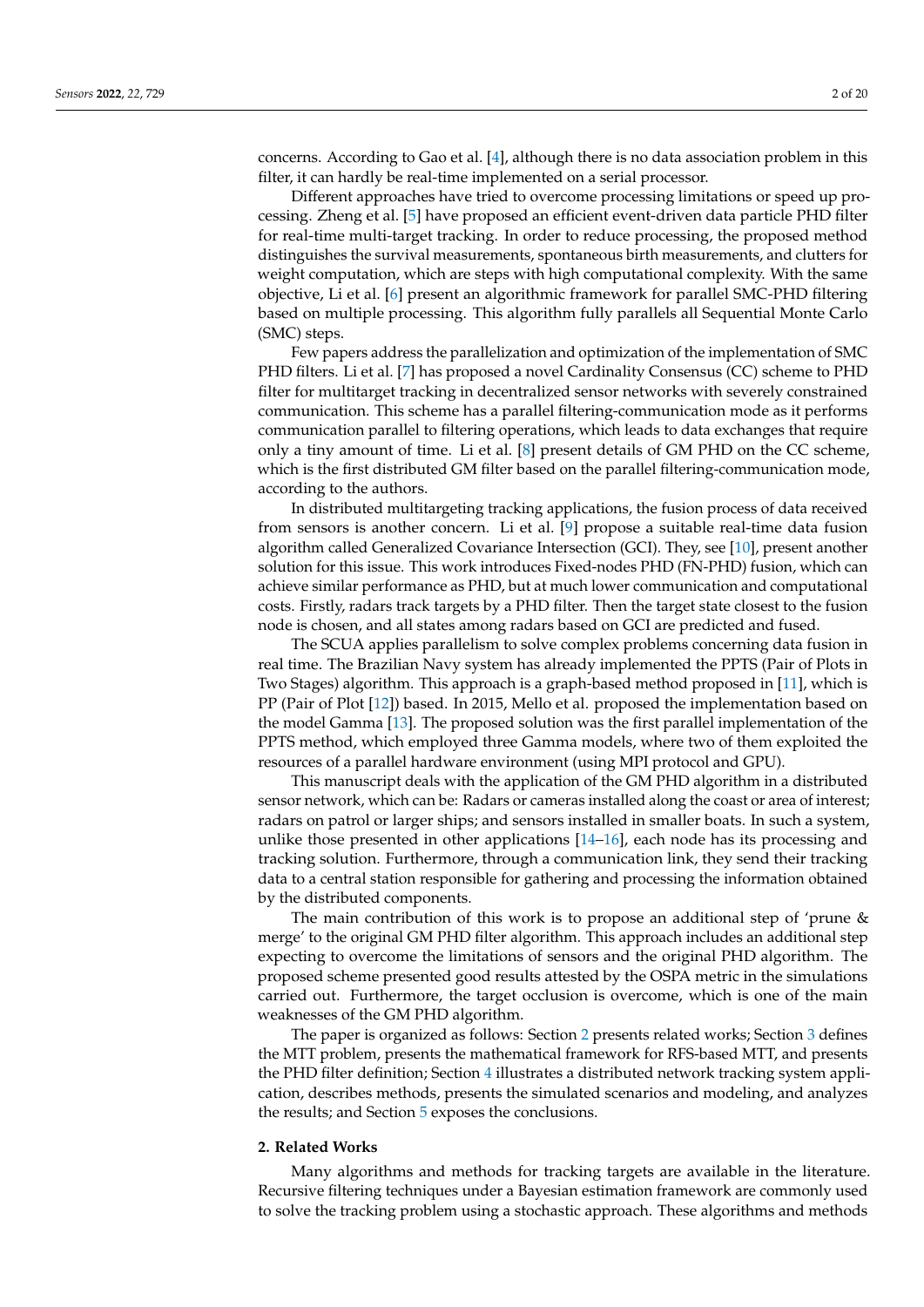include extensions of the well-known Kalman Filter (KF): The Extended Kalman filter (EKF), Interactive Multiple-Model (IMM) filtering, and Variable-Structure IMM (VS-IMM) filtering, besides others filtering techniques, that include grid-based approaches, as well as nonparametric particle techniques [\[17\]](#page-18-9).

The Kalman filter is the optimal estimator for stochastic white noise linear systems. When dealing with a nonlinear estimation problem, this technique has substantial performance limitations and no convergence guarantee. Extended and unscented KF variants circumvent the nonlinearity issues applying approximations. These algorithms are most effective when facing unimodal problems. The performance of Kalman Filter-based methods significantly decreases when applied to a multimodal problem, even in the most uncomplicated cases. It is precisely the problem considered in a maritime surveillance region: Monlinear models and multimodal distributions.

The Multitarget Tracking (MTT) problem is multimodal. An established way to overcome parametric methods limitations is achieved with the Multi-Hypothesis Kalman Filter (MHKF) or Particle Filter (PF)-based tracking. The objective of MTT is to jointly estimate, at each observation time, the number of targets and their trajectories from sensor data. Even at a conceptual level, MTT is a nontrivial extension of single-target tracking. Indeed, MTT is far more complex in both theory and practice [\[18\]](#page-18-10). According to [\[19\]](#page-18-11), if the assumptions of the Kalman filter or grid-based filters hold, then no other algorithm can out-perform them. However, the assumptions in typical real scenarios do not hold, and approximate techniques are essentially employed. As mentioned by [\[20\]](#page-18-12), the problems found in these applications favor and justify the use of MTT algorithms. The study by Jinan and Raveendran [\[21\]](#page-18-13) presents a particle realization applied to MTT using the coordinate turn model to characterize targets dynamics in a two-dimensional maneuver representation. The survey by Wang et al. [\[22\]](#page-18-14) introduces some advances in algorithms for multitarget tracking.

While the Kalman Filter is concerned with tracking a unique object under a single target problem, there are complementary steps of data association and management that compose multitarget tracking. Conventional MTT techniques typically employ divideand-conquer approaches that partition a multitarget problem into a family of parallel single-target problems [\[23\]](#page-18-15). Given that each KF instance corresponds to a unique target, the data association issue arises as a consequence. If a wrong association occurs (i.e., some observation is associated with a wrong track), the system cannot recover from this error. When dealing with crowded scenes, it is not straightforward to assign an observation to a particular track [\[20\]](#page-18-12). One strategy to deal with this problem in Multiple-Hypothesis Tracking (MHT) is to delay data association decisions by keeping multiple hypotheses active until data association ambiguities are solved [\[24\]](#page-18-16). Data association is a process in which each measurement is hypothesized to have been originated from a known target, a new target, or clutter. This process is the vital point of MTT, and it becomes more complex with multiple targets, where the tracks compete for measurement [\[25\]](#page-18-17). For an introduction to conventional algorithms of data association in MTT, see [\[26\]](#page-18-18). In [\[27\]](#page-18-19), the data association problem is treated as an optimization problem, and two methods are presented, one using a neural network and the other, an evolutionary algorithm.

Although these MTT techniques are well established, they present the problem of data association as an extra and even more complex difficulty. The lack of an optimal global solution for estimating target states and the absence of a Bayesian filter without some intermediate heuristic method exemplify such complexity. Alternatively, seeking to cope with this brittleness, Mahler [\[2\]](#page-17-1) proposes an MTT algorithm based on the theory of Random Finite Sets (RFS). The indicated approach unifies into a single probabilistic procedure that contains detection, correlation, tracking, and classification. Finite-set Statistics (FISST) is the mathematical framework that supports the RFS approach, see [\[23](#page-18-15)[,28,](#page-18-20)[29\]](#page-18-21) for a more detailed review.

Notwithstanding all RFS theoretical advantages, the RFS-based recursive Bayes filter, even in single-target problems, is so computationally challenging that it requires an approximate solution to make it implementable. For this purpose, Mahler [\[30\]](#page-18-22) presents the PHD filter, which gives the number of expected targets when integrated over a region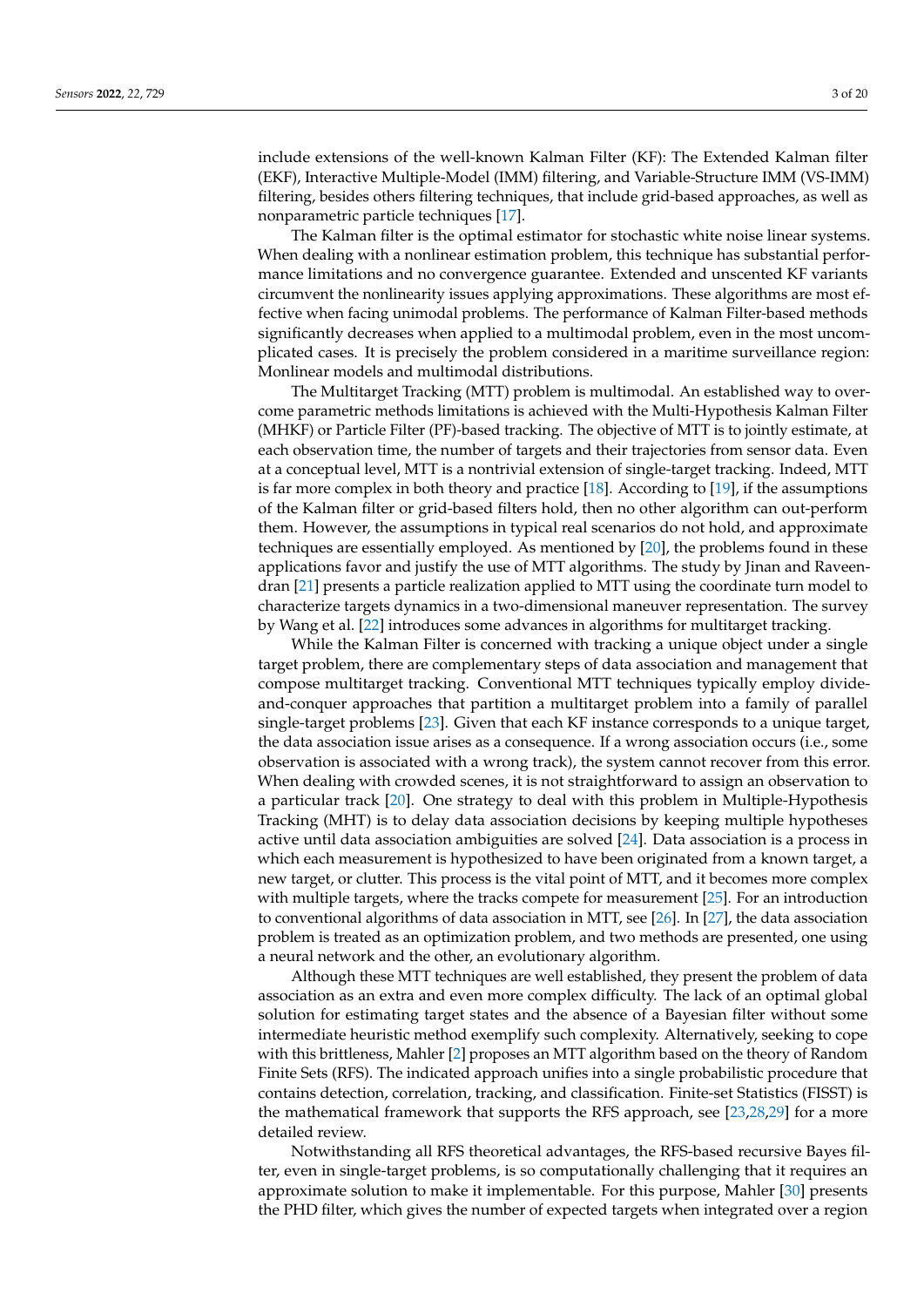in target state space. Considering its recursive nature, by propagating PHD's first-order moment statistics, it becomes computationally attractive. In their study of the PHD filter, Vo and Ma [\[31\]](#page-18-23) propose an analytical solution for the PHD recursion of targets with linear dynamics. Clark and Bell [\[32\]](#page-18-24) analyze convergence for Sequential Monte Carlo (SMC) approximation using a particle filter, while Clark and Vo [\[33\]](#page-18-25) consider the Gaussian Mixture (GM) realizations under linear or nonlinear stochastic processes.

There are significant applications in the literature for the mentioned methods that demonstrate their use to multitarget tracking under a high clutter environment as [\[34](#page-18-26)[–37\]](#page-19-0) for SMC, and [\[38–](#page-19-1)[42\]](#page-19-2) for GM implementations. Different works [\[43–](#page-19-3)[45\]](#page-19-4) present the Cardinalized version (CPHD), which is a generalization of the PHD recursion, propagating jointly the posterior intensity and the posterior cardinality distribution, whilst PHD recursion propagates only the intensity. Mahler [\[46,](#page-19-5)[47\]](#page-19-6) introduces more advances in PHD approximations.

Regarding naval applications, Pace [\[14\]](#page-18-7) implements SMC and GM PHD filter for a 3D radar applied to realistic three-dimensional aerial and naval scenarios. This work illustrates and compares their performance in detecting, initiating, and terminating tracks with clutter presence. Also related to the same type of application, Do et al. [\[16\]](#page-18-8) propose a method for online tracking multiple targets for a naval area using a Generalized Labeled Multi-Bernoulli (GLMB) filter.

There is some research on surveillance and distributed sensors based on PHD filtering. However, few papers deal with maritime surveillance and distributed processing. Laneuville and Houssineau [\[48\]](#page-19-7) consider the problem of multitarget tracking with passive data, obtained by geographically-distributed cameras using a GM-based algorithm. Battistelli et al. [\[49\]](#page-19-8) treat CPHD applied to distributed multitarget tracking over a sensor network of heterogeneous and geographically-dispersed nodes with sensing, communication, and processing capabilities. Pailhas et al. [\[15\]](#page-18-27) attempt Multiple-Input Multiple-Output (MIMO) sonar systems for area surveillance, especially to a harbor environment, with a restricted area located close to a traffic area, protecting it from underwater intrusion. Gulmezoglu et al. [\[50\]](#page-19-9) investigate the use of GM PHD filters for multiple people tracking using a network of radar sensors in an indoor environment. Dias and Bruno [\[51\]](#page-19-10) introduce a new cooperative particle filter algorithm for tracking emitters using Received-Signal Strength (RSS) measurements considering the communication's cost. They propose two different solutions for reducing communication overhead with a modest degradation in performance. Concerning maritime surveillance, these cited applications have in common the following aspects: A central sensor fusion, stationary sensors, and no local PHD computation.

#### <span id="page-3-0"></span>**3. Background**

This section provides minimal background to readers unfamiliar with the problem of tracking multiple targets, Bayesian filters, or the RFS approach.

# *3.1. Problem Statement*

To formulate the tracking problem under a RFS framework, it is necessary to define some fundamental issues. According to Bar-Shalom and Li [\[52\]](#page-19-11), estimation is the process of selecting a point from a continuous space—the "best choice" in line with some criteria; tracking is the state estimation of a moving object based on remote measurements, using one or more sensors at fixed locations or on moving platforms; and filtering is the current state estimation of a dynamic system—the reason for the use of the word "filter" is that the process for obtaining the "best estimate" from noisy data amounts to "filtering out" the noise.

In general, the objective of MTT is to jointly estimate, at each observation time, the number of targets and their trajectories from sensor data. Even at a conceptual level, MTT is a non-trivial extension of single-target tracking [\[18\]](#page-18-10). This problem has a two-fold objective: (1) Estimate the random number of targets that are present in the area of interest and (2) estimate the random state vector of each target [\[49\]](#page-19-8).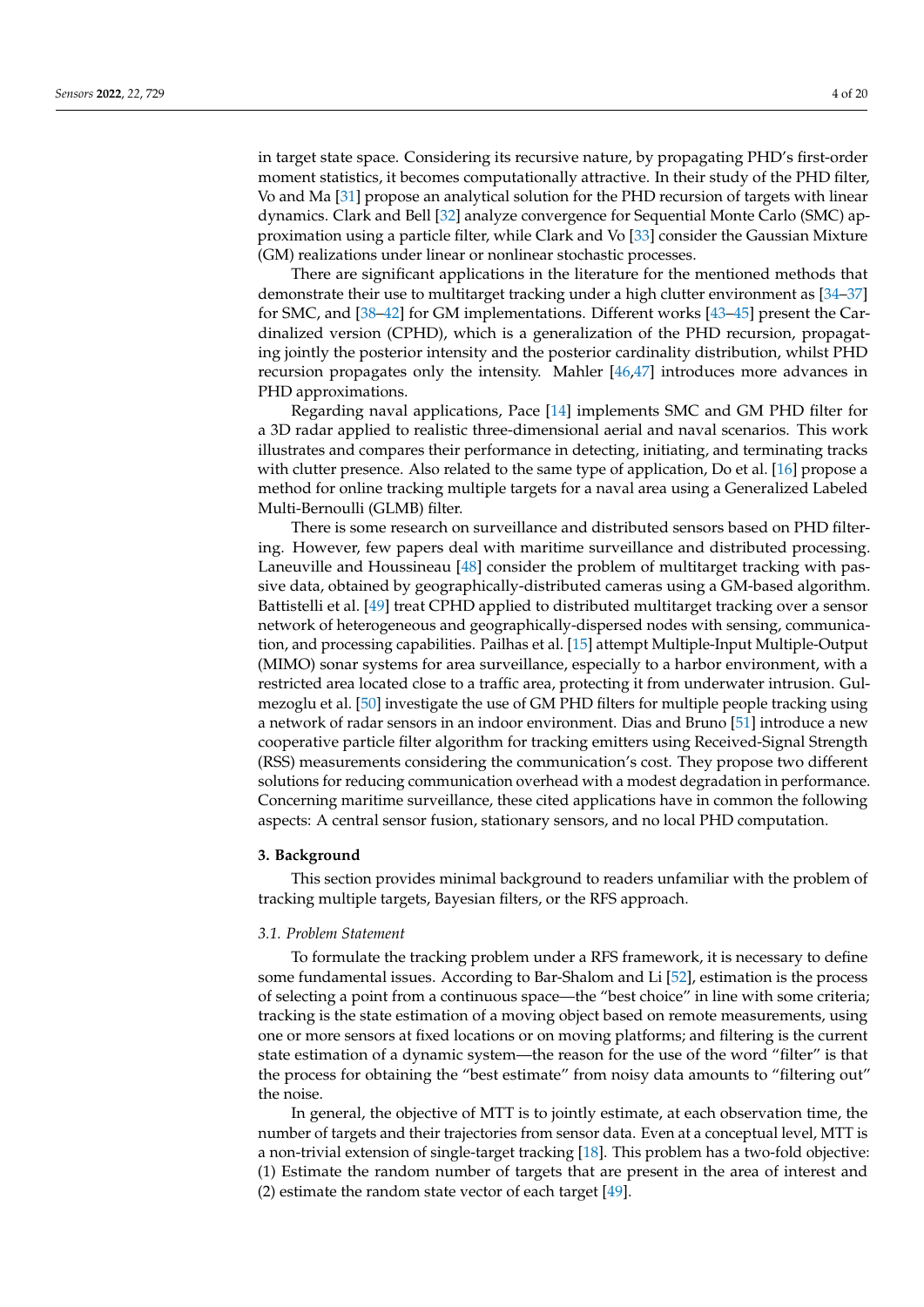Different from traditional MTT vector-based techniques that divide the problem into decoupled single-target problems, RFS tracking uses a state vector collection, treating the elements as random variables as well as the number of elements in that collection itself. Mathematically, the objective is to obtain the posterior multitarget joint probability density functions:

$$
(\mathbf{X}_k, \mathbf{Z}_k), \tag{1}
$$

where  $X_k$  and  $Z_k$  are, respectively, the state and observations random finite sets, which are defined in the next section, at the instant *k*.

*p*(**X***<sup>k</sup>*

#### *3.2. RFS Fundamentals*

This section presents concepts and mathematical tools necessary to contextualize RFS-based tracking and Bayesian filtering. For a more detailed review, see [\[23](#page-18-15)[,29\]](#page-18-21).

A random finite set is a convenient probabilistic model for the representation of multiple stochastic dynamic systems (objects) and sensor measurements. Suppose, at the discrete-time *k*, there are  $n_k$  objects with states  $\mathbf{x}_{k,1}, \ldots, \mathbf{x}_{k,n_k}$  taking values in the state space  $\mathcal{X} \subseteq \mathcal{R}^{n_x}$ . Both the number of dynamic objects,  $n_k$  and their individual states in  $\mathcal{X}$  are random and time-varying. The multi-object state at instant *k*, represented by a finite set.

$$
\mathbf{X}_k = \left\{ \mathbf{x}_{k,1}, \dots, \mathbf{x}_{k,n_k} \right\} \in \mathcal{F}(\mathcal{X}), \tag{2}
$$

can be modeled as a random finite set on X. Here  $\mathcal{F}(\mathcal{X})$  is the set of finite subsets of X [\[53\]](#page-19-12).

Analogously, suppose that **Z***<sup>k</sup>* is a measurement set from an observation process, which contains  $m_k$  elements reported at time  $k$ , then:

$$
\mathbf{Z}_k = \left\{ \mathbf{z}_{k,1}, \ldots, \mathbf{z}_{k,m_k} \right\} \in \mathcal{F}(\mathcal{Z}), \tag{3}
$$

is the RFS model on the observation space  $\mathcal{Z} \subseteq \mathcal{R}^{n_z}$ .

The cardinality (number of elements) and the individual state for a random finite collection are random variables that take values as unordered finite sets. These RFS characteristics provide this technique with the capacity to perform data association automatically and multitarget state estimation jointly.

The cardinality is a random variable and is modeled by a discrete distribution [\[54\]](#page-19-13), according to:

$$
\rho(n) = Pr\{|X| = n\},\tag{4}
$$

where  $n \in \mathbb{N}$ , and *Pr* denotes the probability.

A random finite set is a finite-set valued random variable. Thereof, it has the usual probabilistic descriptors of a random variable in the sense of Finite Set Statistics (FISST), such as the Probability Density Function (PDF) and its statistical moments. The PDF of an RFS variable **X** is denoted  $f(\mathbf{X})$  and uniquely defined by the cardinality  $\rho(n)$  and symmetric joint distributions  $f_n(\mathbf{x}_1, \dots, \mathbf{x}_n)$ . Mathematically, the FISST PDF definition is [\[54\]](#page-19-13):

$$
f(\mathbf{X}) = f(\{\mathbf{x}_1, \dots, \mathbf{x}_n\}) = n! \cdot \rho(n) \cdot f_n(\mathbf{x}_1, \dots, \mathbf{x}_n).
$$
 (5)

The probability distribution of the cardinality itself is obtained according to:

$$
\rho(n) = \frac{1}{n!} \int f(\{\mathbf{x}_1, \dots, \mathbf{x}_n\}) \mathrm{d}x_1 \dots \mathrm{d}x_n. \tag{6}
$$

A central concept in FISST is the *set integral*. Given  $f(X)$  is a random variables distribution over a random set, the *set integral* of  $f(\mathbf{X})$  is defined by:

$$
\int f(\mathbf{X}) \delta \mathbf{X} = \sum_{n=0}^{\infty} \frac{1}{n!} \int f(\{\mathbf{x}_1, \dots, \mathbf{x}_n\}) d x_1 \dots d x_n.
$$
 (7)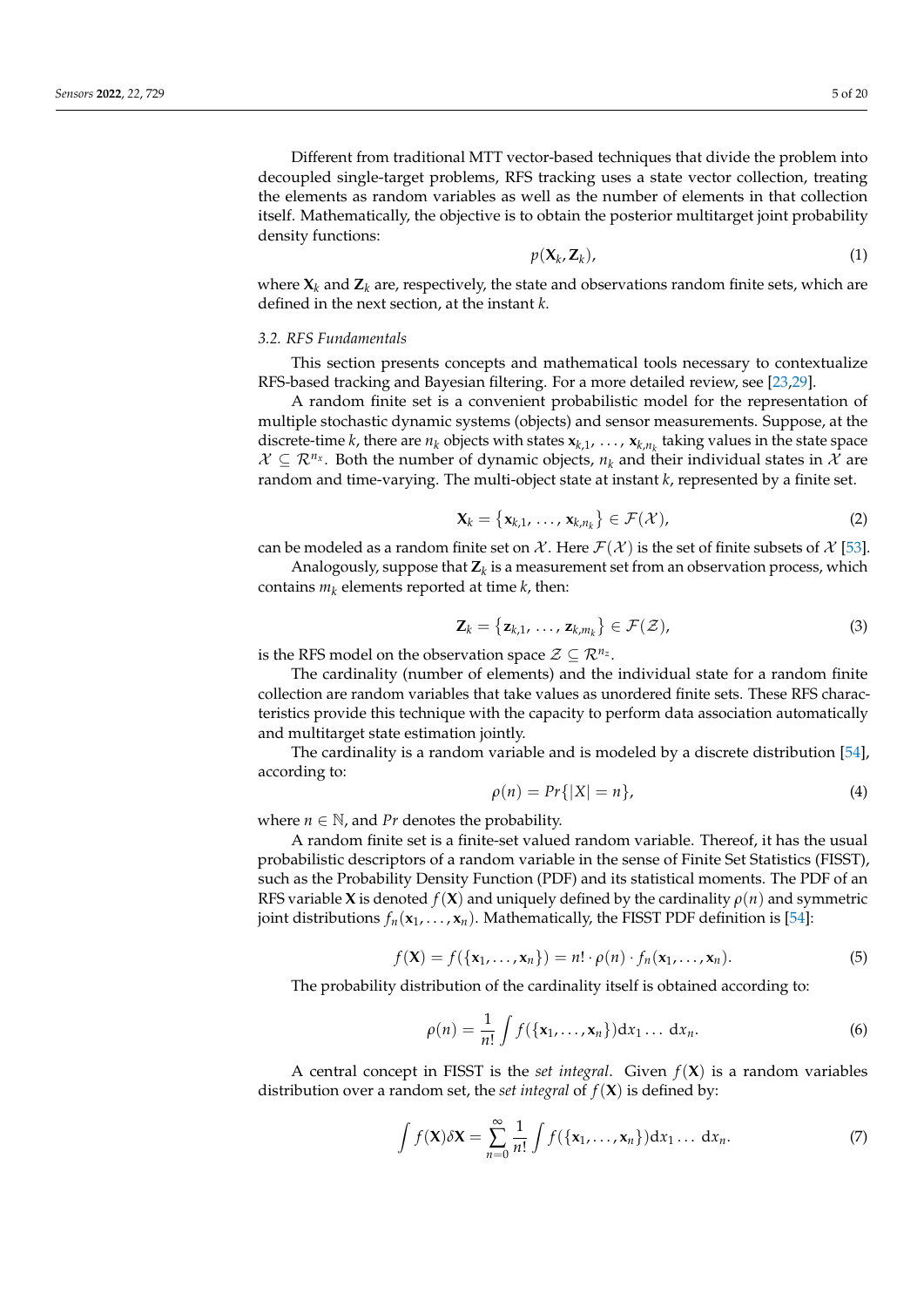This integral characterizes the sum over the set cardinality, integrating all possible sets according to the number of elements. Besides, the term 1/*n*! considers the permutations of a set of size *n*.

The *intensity function* (also known as the probability hypothesis density or PHD) of an RFS X is defined as its first statistical moment  $[54]$ :

<span id="page-5-2"></span>
$$
D(\mathbf{x}) = \mathbb{E}\{\delta_{\mathbf{X}}(\mathbf{x})\} = \int \delta_{\mathbf{X}}(\mathbf{x}) f(\mathbf{X}) \, \delta \mathbf{X},\tag{8}
$$

where  $\delta_{\bf w}({\bf x})$  is the standard Dirac delta function concentrated at **w** and  $\delta_{\bf X}({\bf x})$  is the set Dirac delta function, which is defined according to:

$$
\delta_{\mathbf{X}}(\mathbf{x}) = \sum_{\mathbf{w} \in \mathbf{X}} \delta_{\mathbf{w}}(\mathbf{x}).\tag{9}
$$

It is important to indicate that the PHD is not a probability density. It is uniquely characterized by the following property. Given a region *S* of single-target state space, the integral is defined by:

$$
\hat{\mathfrak{m}} = \int_{S} D(\mathbf{x}) \mathrm{d}\mathbf{x},\tag{10}
$$

and is the expected number of targets in *S*, i.e., equal to unity. In particular, if *S* is the entire state space (the multitarget state space), then the integral is the total expected number of targets in the scene [\[23\]](#page-18-15). An intuitive interpretation of this function considers it as the density of the expected number of targets occurring at a given point. Furthermore, the mass is seen as the density's integral over the volume of space. Consequently, it is the expected number of targets. Additionally, the peaks of the intensity function indicate locations with a relatively high concentration of the expected number of targets, in other words, locations with a high probability of feature existence [\[55\]](#page-19-14).

The Poisson RFS is a vital probability distribution type for this study. It is the unique RFS completely specified by its intensity function. Its name comes from the Poisson point process. If the RFS is Poisson, i.e., the number of points is Poisson distributed and the points themselves are IID (Independently and Identically Distributed), then the probability density of **X** can be constructed exactly from the PHD [\[55\]](#page-19-14). Summarily, its cardinality distribution, multi-object PDF, and intensity function follow, respectively, Equations [\(11\)](#page-5-0)–[\(13\)](#page-5-1).

<span id="page-5-0"></span>
$$
\rho(n) = \frac{e^{-\lambda}\lambda^n}{n!}, \ n = 0, 1, 2, \dots \tag{11}
$$

where  $\lambda > 0$  is the expected cardinality of **X**.

$$
f(\mathbf{X}) = e^{-\lambda} \prod_{\mathbf{x} \in \mathbf{X}} \lambda \, p(\mathbf{x}).\tag{12}
$$

<span id="page-5-1"></span>
$$
D(\mathbf{X}) = \lambda \ p(\mathbf{x}). \tag{13}
$$

In this context,  $p(x)$  refers to the Probability Density Function (PDF) of a random variable **x**, which can be distributed as Gaussian or Uniform, for example.

#### *3.3. PHD Filter Definition*

A simple approach to set-based estimation is to exploit the physical intuition of the first moment of an RFS, known as its PHD or intensity function [\[55\]](#page-19-14). This approach is consistent with the multitarget equivalent of expected value—the expectation of an RFS. As stated previously, the PHD function corresponds to a mass density, and the mass corresponds to the expected value of targets in some state-space region  $S \subseteq \mathcal{X}$ . For this reason, it is possible to link the PHD function and Bayesian framework.

In order to obtain a definition for the PHD function, there are two intuitive ways. The first one would be to obtain the PHD as a mathematical expectation of a point process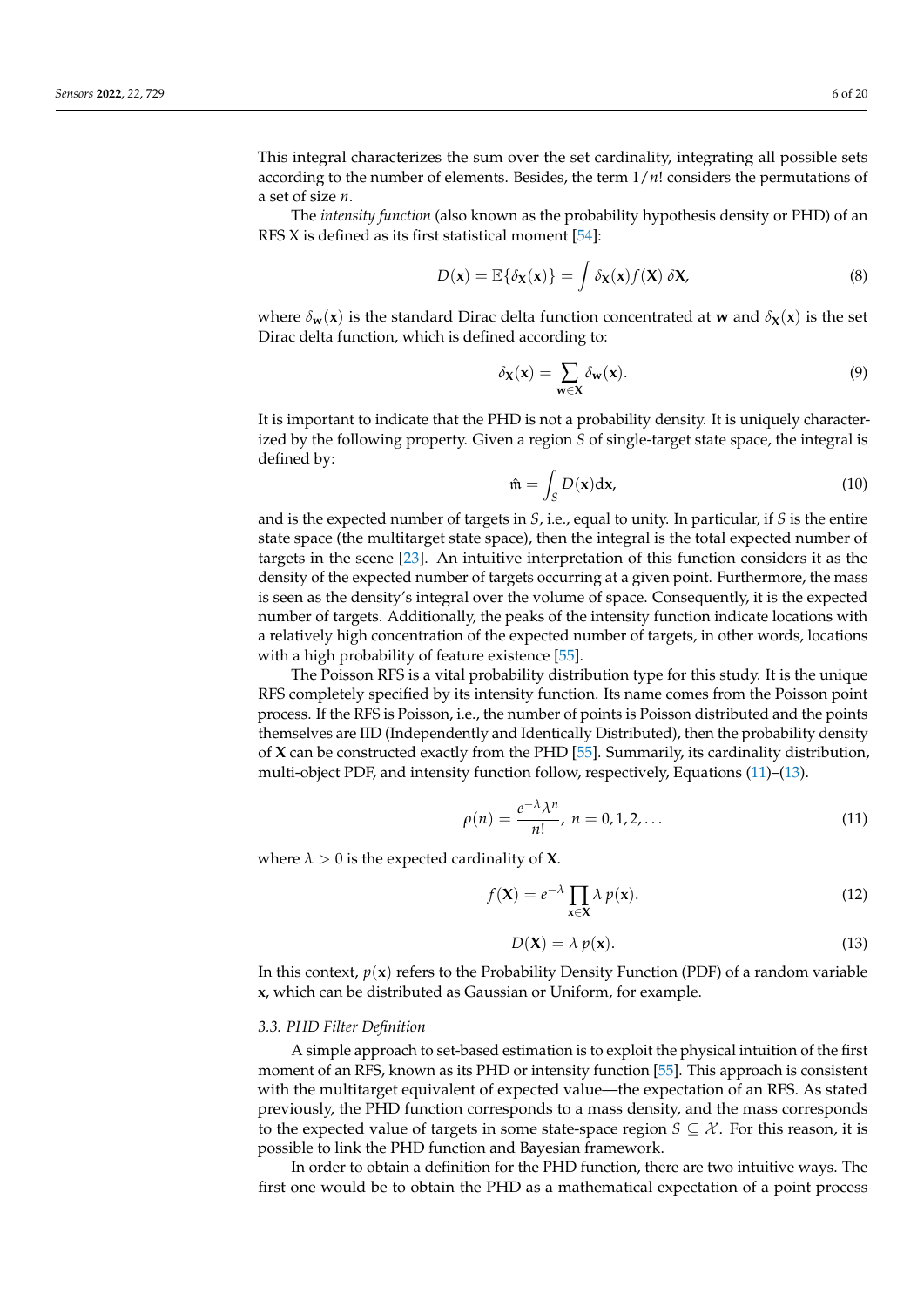density, as previously presented in Equation [\(8\)](#page-5-2). The second one would be to treat the PHD as the limit of an occupancy grid probability.

As stated by Erdinc et al. [\[56\]](#page-19-15), the surveillance region can be partitioned into bins, and it is assumed that each bin has the same volume. Furthermore, these bins are sufficiently small so that each bin is potentially occupied by at most one target [\[56\]](#page-19-15). Based on this, if  $m_i$ denote the centre and *B*(*mi*) the region defined by the boundaries of the *i*th grid cell, then the expected number of features over the region  $S_J = \bigcup_{i \in J} B(\mathbf{x}_i)$  is given by:

$$
\mathbb{E}\left\{ \left| \mathcal{X} \cap S_J \right| \right\} = \sum_{i \in J} P^{occ}(B(\mathbf{x}_i)) = \sum_{i \in J} D(\mathbf{x}_i) \lambda(B(\mathbf{x}_i)), \tag{14}
$$

where  $X \cap S_j$  is the intersection between the state space  $X$  and surveillance area  $S_j$ ,  $P^{occ}(B(\mathbf{x}_i))$  denote the occupancy probability,  $\lambda(B(\mathbf{x}_i))$  is the area of the *i*th grid cell, and:

$$
D(\mathbf{x}_i) = \frac{P^{occ}(B(\mathbf{x}_i))}{\lambda(B(\mathbf{x}_i))}
$$
(15)

is the intensity function. As the grid cell area tends to zero (or for an infinitesimally small cell),  $B(\mathbf{x}_i) \to d\mathbf{x}_i$ , the sum then becomes an integral, and the expected number of features in *S* becomes:

$$
\mathbb{E}\left\{ \left| \mathcal{X} \cap S_J \right| \right\} = \int_S D(\mathbf{x}) \mathrm{d}\mathbf{x}.\tag{16}
$$

 $D(x)$  defines the PHD and it can be interpreted as the occupancy probability density at the point **x** [\[55\]](#page-19-14). The main objective for MTT RFS-based is propagating the intensity function to estimate targets state recursively based on the Bayesian framework.

Bayes theorem allows computing the probability of an event based on prior knowledge of conditions related to the event and some new evidence. This concept is the basis of Bayesian filters, which estimate the current state of a dynamic system in a probabilistic way. This process consists of two steps: Prediction and update, according to:

<span id="page-6-0"></span>
$$
p(\mathbf{x}_{k} | \mathbf{z}_{1:k-1}) = \int p(\mathbf{x}_{k} | \mathbf{x}_{k-1}) p(\mathbf{x}_{k-1} | \mathbf{z}_{1:k-1}) d \mathbf{x}_{k-1},
$$
\n(17)

and

<span id="page-6-1"></span>
$$
p(\mathbf{x}_k \mid \mathbf{z}_{1:k}) = \frac{p(\mathbf{z}_k \mid \mathbf{x}_k)p(\mathbf{x}_k \mid \mathbf{z}_{1:k-1})}{\int p(\mathbf{z}_k \mid \mathbf{x}_k)p(\mathbf{x}_k \mid \mathbf{z}_{1:k-1})d\mathbf{x}_k},
$$
\n(18)

where **x** is the state vector, and **z** is the observation vector, both in the conventional sense. Equations [\(17\)](#page-6-0) and [\(18\)](#page-6-1) are the recursive algorithm presentation of the Bayes Theorem.

Because of the Markov assumption, the posterior probability of the state is only determined based on the prior distribution, i.e., it is conditionally independent of the other earlier states. This premise is the basis for recursive estimation.

The presented filter has only conceptual importance. Because of the integral in Equation [\(17\)](#page-6-0), it is computationally tractable only for a few discrete cases. However, all Bayesian recursive filters, such as Kalman Filter, are derived from it.

The recursive RFS filter is defined by Equations [\(19\)](#page-6-2) and [\(20\)](#page-6-3), similarly to the Bayesian filter one. Given the multitarget state  $\mathbf{X}_k$ , and measurement  $\mathbf{Z}_k$  in the random finite set framework, suppose that at time *k* − 1 the posterior FISST PDF of the multi-object state,  $f_{k-1}(\mathbf{X}_{k-1}|\mathbf{Z}_{1:k-1})$  is known. Here  $\mathbf{Z}_{1:k-1}\equiv \mathbf{Z}_1,\ldots,\mathbf{Z}_{k-1}$  is the sequence of all previous measurements. Then, respectively, the predicted and updated posterior multi-object densities is expressed as follows [\[53\]](#page-19-12):

<span id="page-6-2"></span>
$$
f_{k|k-1}(\mathbf{X}_k|\mathbf{Z}_{1:k-1}) = \int \Pi_{k|k-1}(\mathbf{X}_k|\mathbf{X}') f_{k|k-1}(\mathbf{X}'|\mathbf{Z}_{1:k-1}) \delta \mathbf{X}',\tag{19}
$$

<span id="page-6-3"></span>
$$
f_k(\mathbf{X}_k|\mathbf{Z}_{1:k}) = \frac{\varphi_k(\mathbf{Z}_k|\mathbf{X}_k)f_{k|k-1}(\mathbf{X}_k|\mathbf{Z}_{1:k-1})}{\int \varphi_k(\mathbf{Z}_k|\mathbf{X})f_{k|k-1}(\mathbf{X}|\mathbf{Z}_{1:k-1})\delta\mathbf{X}},\tag{20}
$$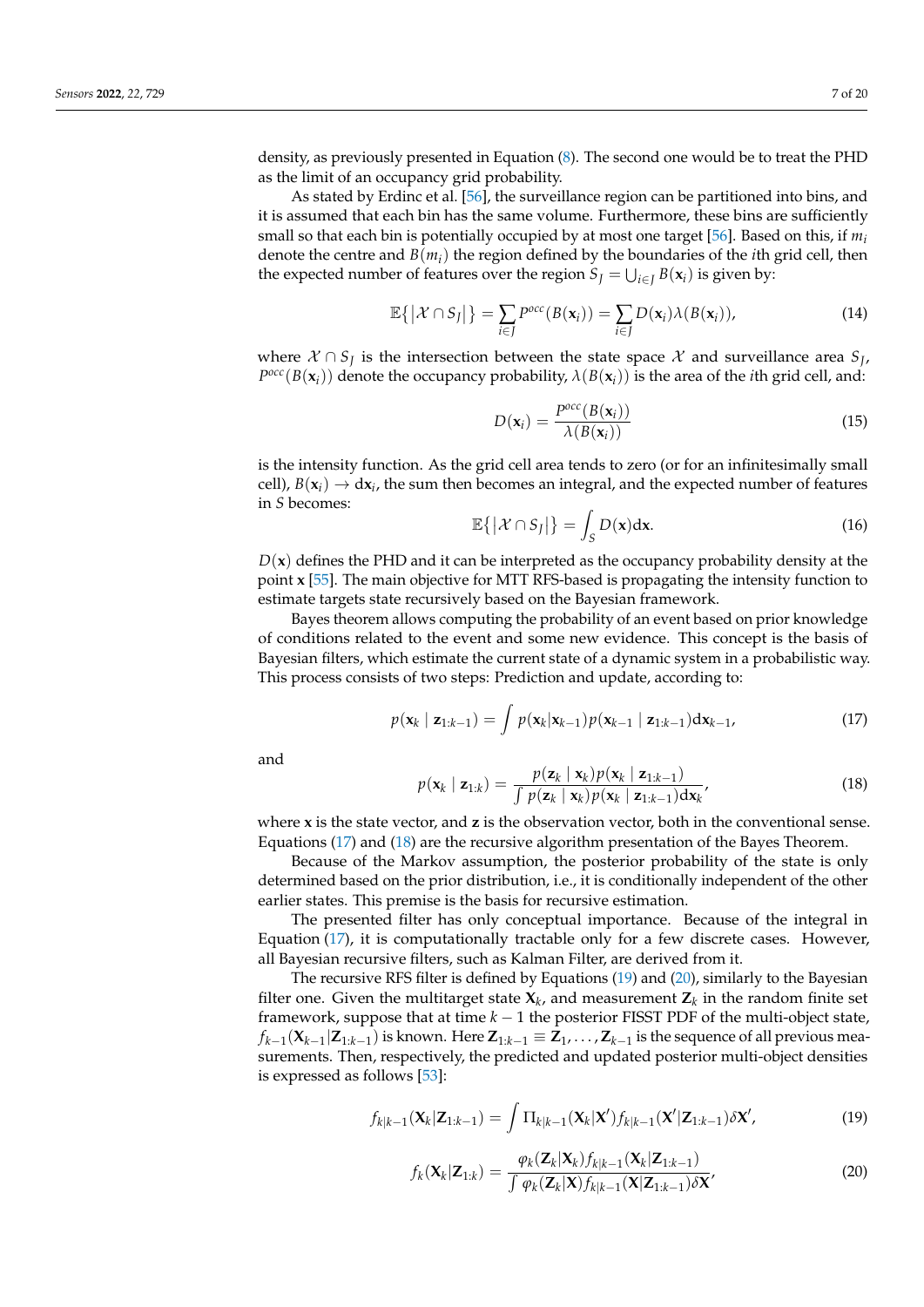where  $\mathbf{X}'$  is the set of targets previously observed,  $\varphi_k(\mathbf{Z}_k|\mathbf{X}_k)$  is the observation likelihood function, and  $\Pi_{k|k-1}(\mathbf{X}_k|\mathbf{X}')$  is the FISST transitional density (representing the multitarget motion model in the RFS sense). The posterior density is the estimate of a set of points from the multi-object filter at each time step. It is a target state estimate collection (unlabeled and unordered). Similar to the integral present in the Bayes filter, computing the exact multi-object posterior density is numerically intractable because of the set integrals. All the practical algorithms are approximations, and the PHD filter is one of these algorithms.

Mahler [\[30\]](#page-18-22) derives a recursive Bayes filter for a PHD filter that accounts for multiple sensors, nonconstant probability of detection, Poisson false alarms, as well as the appearance, spawning, and disappearance of targets. The PHD is a best-fit approximation of the multitarget posterior in an information-theoretic sense and propagates the first-order statistical moment of the multitarget posterior.

For a Poisson point process, as described previously, the prediction and update recursive filter equations are [\[54\]](#page-19-13):

<span id="page-7-0"></span>
$$
D_{k|k-1}(\mathbf{x}) = b_k(\mathbf{x}) + p_S \int \pi_{k|k-1}(\mathbf{x}|\mathbf{x}') D_{k-1}(\mathbf{x}') d\mathbf{x}',\tag{21}
$$

<span id="page-7-1"></span>
$$
D_k(\mathbf{x}) = D_{k|k-1}(\mathbf{x}) \times \left[1 - p_D + \sum_{\mathbf{z} \in \mathbf{Z}_k} \frac{p_{D}g_k(\mathbf{z}|\mathbf{x})}{c_k(\mathbf{z}) + \int p_{D}g_k(\mathbf{z}|\mathbf{x}) D_{k|k-1}(\mathbf{x}) d\mathbf{x}}\right],
$$
 (22)

respectively, where **x** is the state of a single object (a random vector), **z** is a measurement of a single object (a random vector),  $b_k(x)$  is the PHD of the births at instant *k*,  $p_S$  is the probability that a target still exists at time *k*, and *πk*|*k*−<sup>1</sup> is the target transition function,  $D_{k-1}$  is the prior intensity,  $D_k$  is the posterior intensity,  $p_D$  is the probability that a target is detected at time  $k$ ,  $c_k(z)$  is the clutter PHD at time  $k$ ,  $g_k(z|x)$  is the target observation model. For simplicity, the probabilities of detection  $p<sub>S</sub>$  and  $p<sub>D</sub>$  presented here are independent of the state.

For computational implementations, see [\[38,](#page-19-1)[39\]](#page-19-16) for approximations based on Gaussian Mixture and [\[37](#page-19-0)[,57\]](#page-19-17) for particle methods.

This work implements a Gaussian Mixture realization. The GM is a weighted sum of Gaussians, according to:

$$
GM(x) = \sum_{i=1}^{J_k} w_k^{(i)} \mathcal{N}(x; m_k^{(i)}, P_k^{(i)}),
$$
\n(23)

where  $w_k^{(i)}$  $\binom{i}{k}$  is the weight,  $m_k^{(i)}$  $\binom{i}{k}$  is the mean, and  $P_k^{(i)}$  $\chi_k^{(1)}$  is the covariance matrix of the *i*th component from total *J<sup>k</sup>* .

For practical implementations, this algorithm needs complementary steps when compared to the canonical form of the Bayesian sequence. The GM PHD filter suffers from computational problems associated with the increasing number of Gaussian components as time progresses. This issue implies that the number of components in the posterior intensities increases without bound [\[38\]](#page-19-1).

The prune & merge methods are the two most implemented methods to solve these issues in practical implementations. The first one consists of reaping components of the Gaussian mixture with values below a limit of *T*. Combined with the pruning operation, the merge method is applied to prevent unbounded growth. This method consists of clustering GM components in a region defined by the Mahalanobis distance *L* and delimited by threshold *U* according to:

<span id="page-7-2"></span>
$$
L := \left\{ i \in I = w_k^{(i)} > T | (m_k^{(i)} - m_k^{(j)})^T (P_k^{(i)})^{-1} (m_k^{(i)} - m_k^{(j)}) \le U \right\},\tag{24}
$$

where *j* refers to the component with the highest weight in set *I*. This distance measures how some points are distant from the mean, reflecting the sample dispersion considering the covariance matrix. An intuitive interpretation is that the more the data is correlated, the shorter the distance between them will be, forming a cluster.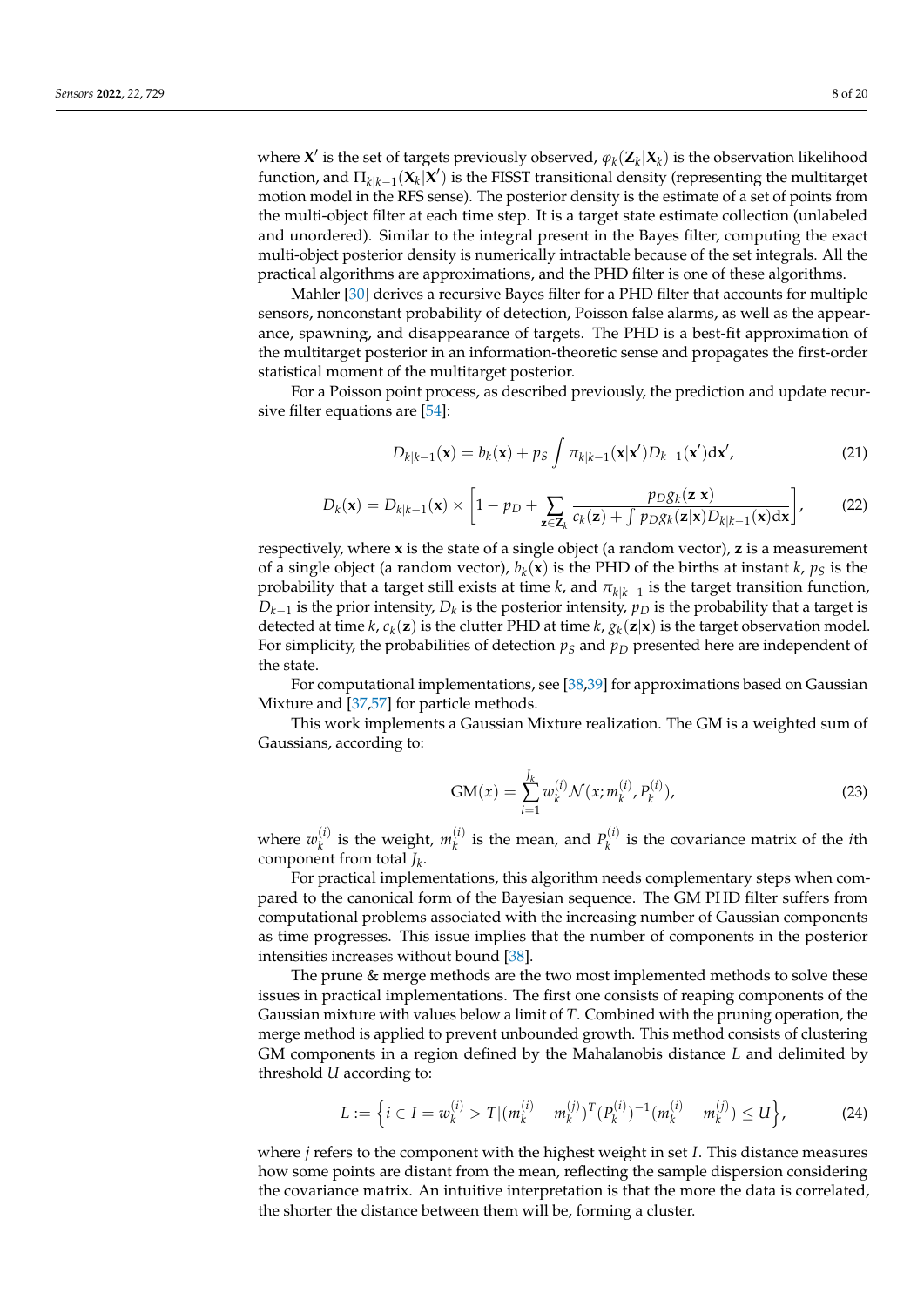The last step is the state extraction, which eliminates GM components with weak weights after the prune & merge step. A better alternative is to select the means of the Gaussians that have weights greater than an *Extraction threshold E* [\[38\]](#page-19-1). It is important to note that this step does not interfere with the filter performance.

Algorithm [1](#page-8-1) presents the relationship between the filter equations and the execution steps for the GM PHD approximation .

<span id="page-8-1"></span>

| Algorithm 1 $GMPHD(D(\mathbf{x}_{k-1}))$                                                                                                                                                                                                                                               |
|----------------------------------------------------------------------------------------------------------------------------------------------------------------------------------------------------------------------------------------------------------------------------------------|
| for Every instant k                                                                                                                                                                                                                                                                    |
| do<br>$\int$ Prediction based on Equation (21)<br>Update based on Equation (22)                                                                                                                                                                                                        |
| Prune and Merge based on Equation (24)<br>comment: Extraction based on:                                                                                                                                                                                                                |
| Set $\widehat{\mathbf{X}}_k := \varnothing$<br>for $i \leftarrow 1$ to $J_k$<br><b>do</b> $\begin{cases} \textbf{if } w_k^{(i)} > E \\ \textbf{then } \widehat{\mathbf{X}}_k := [\widehat{\mathbf{X}}_k, m_k^{(i)}] \end{cases}$<br>return $(D(\mathbf{x}_k), \widehat{\mathbf{X}}_k)$ |

#### *3.4. Optimal Subpattern Assignment (OSPA) Metric*

The concept of error between a reference quantity and its estimated value plays a fundamental role in any filtering problem [\[58\]](#page-19-18). Unlike the idea of miss-distance in single-object tracking systems, such as the error between actual and estimated state, there is no direct way to measure this error in the multi-object case. As stated by Schuhmacher et al. [\[58\]](#page-19-18), a satisfactory multi-object miss-distance needs to capture the "difference" between two sets of vectors, namely the reference multi-object state and the estimated multi-object state, in a mathematically consistent yet physically meaningful manner.

In short, the OSPA metric is the "distance" between a set of tracks and the known truths. This metric contains two error measures between those sets: Localization error component (accounts for state estimation) and cardinality error component (a benchmark for the number of missed targets). There is a third component out of the scope of this work called the labeling error component, which accounts for an incorrect assignment.

For two finite sets *X* and *Y* with respective *m* and *n* cardinalities, for  $m \le n$ , the OSPA distance metric is defined according to [\[58\]](#page-19-18):

$$
\overline{d}_{p}^{(c)}(X,Y) := \left(\frac{1}{n} \left(\min_{\pi \in \Pi} \sum_{i=1}^{m} (d^{(c)}(x_{i}, y_{\pi(i)})^{p} + c^{p}(n-m)\right)\right)^{\frac{1}{p}},
$$
\n(25)

where  $d^{(c)}(x,y) := min(c, d(x,y))$  is the cutoff distance between two elements of *X* and *Y* with  $c > 0$  being the cutoff parameter,  $\Pi_n$  represents the set of permutations of length m with elements taken from  $\{1, 2, \ldots, n\}$ , and  $1 \leq p < \infty$ .

The cutoff parameter *c* determines the relative weighting of the cardinality error component against the base distance error component. Larger values of *c* tend to emphasize cardinality errors and vice versa. The order parameter *p* controls the penalty assigned to "outlier" estimates (which are not close to the ground truth tracks). A higher value of *p* increases sensitivity to outliers [\[59\]](#page-19-19).

#### <span id="page-8-0"></span>**4. Application for Tracking Maritime Surveillance**

The SCUA integrates multisensor and multisource data to evaluate situational awareness and support decision-making activities for the maritime area of interest. Both types of sensors, shipboard or stationary, can belong to the distributed network. Therefore, different devices such as cameras, radars, and sonars can integrate the system.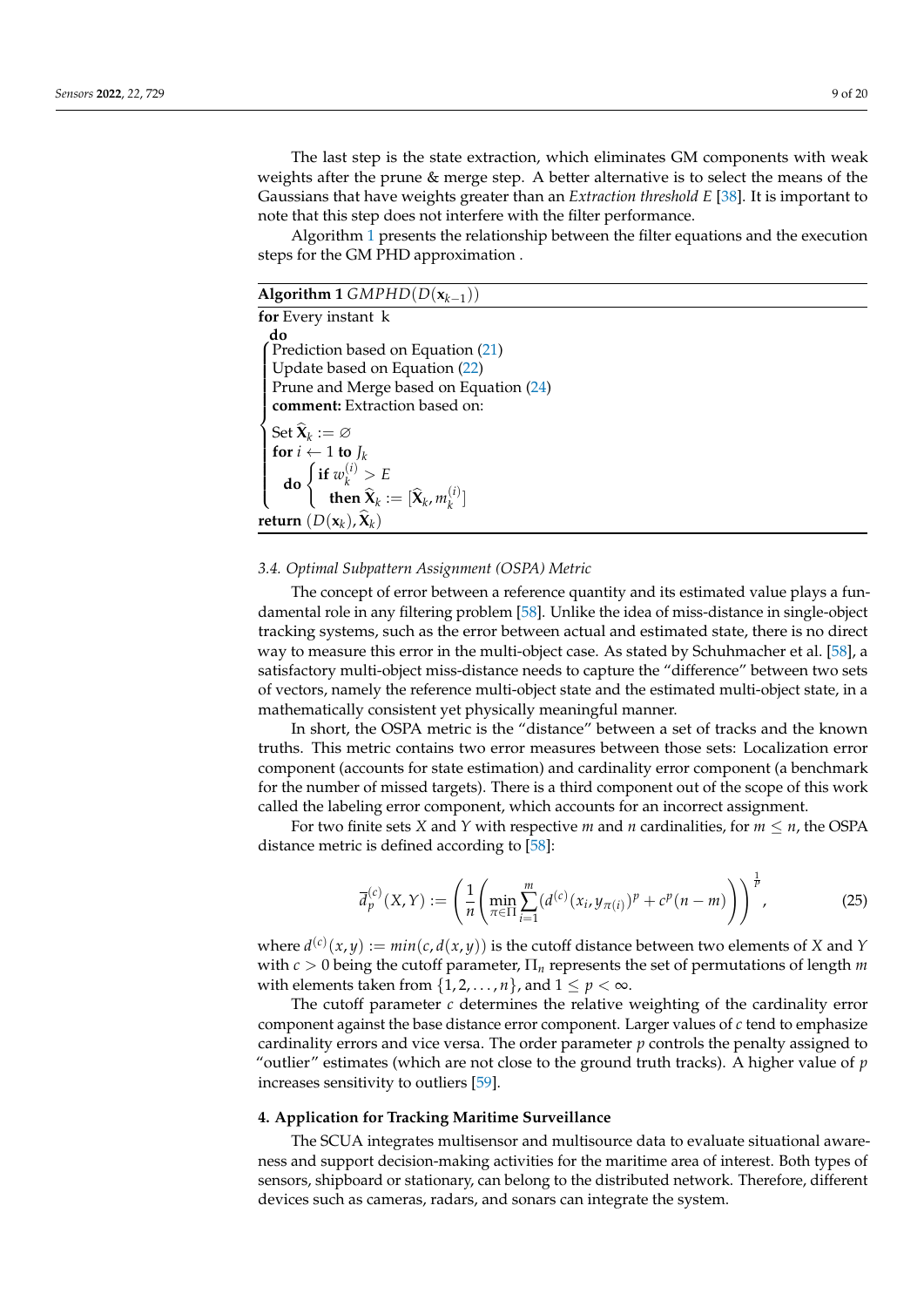For small ships, computers (sometimes IoT devices or tablets) have a limited processing capacity. System components exchange data via communication links such as 4G, LoRaWan, or satellite. As a result of processing capacity and bandwidth limitations, the tracker should have a low computational load. Allied to this, it should produce good results in a low clutter environment with a high probability of detection.

Each network member has a local application, which runs SCUA with several features and services, with the tracker being one of those. SCUA has parallel processes and computing (based on OpenCL), depending on the hardware used in the node. The parallelization method is not concerning in this manuscript.

<span id="page-9-0"></span>Figure [1](#page-9-0) presents the implementation scheme for PHD filtering in local trackers and the data fusion in Central Station (C&C), for the case illustrated in this work. The simulations presented in this section use this same scheme.





#### *4.1. Surveillance Scenario*

Due to confidentiality issues, only simulations based on Matlab Sensor Fusion® objects are used to illustrate the results of the application. In this simulation scenario, the distributed network is composed of two stationary sensors (2D radars). Both radars stare into the harbor, covering a 90-degree azimuth sector. The sensors are diagonally positioned in the surveillance area in opposite directions, according to Table [1.](#page-9-1) Each of them has a tracker responsible for monitoring targets in their respective FoV and providing the posterior intensity distribution.

This scenario was defined according to the main aspects: Availability and ease of access to data. There were no more sensors available at the collection and analysis of actual data to prepare the simulation. Furthermore, data obtained from sensors installed on ships could expose sensitive performance data. Given Brazilian regulations, this additional data would require significant effort to consult competent authorities. Despite this data limitation, this scenario proved appropriate for this work.

<span id="page-9-1"></span>**Table 1.** Radars and Central Station in simulation.

| Entity                  |                  | Coordinates [km] Angular Sector Covered by FoV [rad] |
|-------------------------|------------------|------------------------------------------------------|
| Radar 1                 | $(7.38, -0.236)$ | $[0, -\pi/2]$                                        |
| Radar 2                 | $(-4, 9)$        | $[-\pi/2, \pi/2]$                                    |
| Central Station (Tower) | (0,0)            | Not Applicable                                       |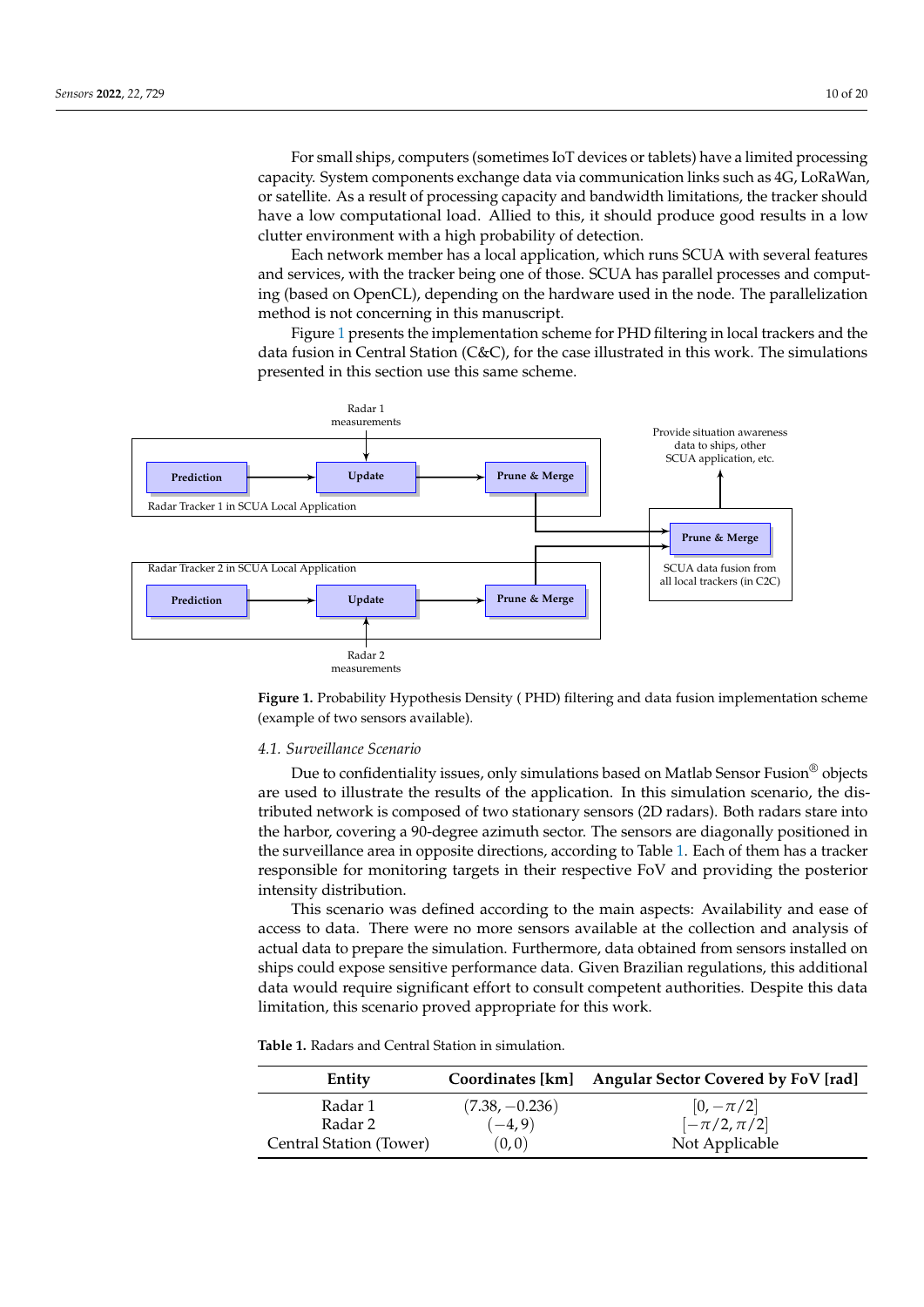The effects of latency and bandwidth limitations in communication are not considered in the simulations. Due to the distances involved, the effect of the earth's curvature in the observations is also not considered.

Additionally, there are vessels typically found in the maritime area of interest in simulation. There are five vessels in the harbor within the surveillance sector. Two of them are turning at 20 and 30 knots. The others are traveling with a constant heading of 10, 12, and 6 knots. Table [2](#page-10-0) resumes information concerning the initial states of the ships.

<span id="page-10-0"></span>**Table 2.** Ships initial states and type of movement.

| Ship |    | Initial Speed [knot] Initial Orientation [Deg] Initial Coordinates [km] |               | <b>Type of Movement</b>    |
|------|----|-------------------------------------------------------------------------|---------------|----------------------------|
|      | 20 | 130                                                                     | (3.15, 7.4)   | Circular with radius 200 m |
|      | 30 | 120                                                                     | $(-0.5, 6)$   | Circular with radius 400 m |
|      | 10 |                                                                         | (3.2, 1.3)    | Constant heading           |
| 4    |    |                                                                         | $(-1.5, 7)$   | Constant heading           |
| ۰,   |    | 90                                                                      | $(-0.6, 0.7)$ | Constant heading           |

<span id="page-10-1"></span>

Figure [2](#page-10-1) illustrates the surveillance scenario described here.

**Figure 2.** Maritime surveillance scenario.

# *4.2. Dynamic Modeling*

Each of these five vessels in the simulation scenario has a kinematic state vector denoted by:

$$
\mathbf{x} = [x \dot{x} y \dot{y} \omega]^T, \tag{26}
$$

where  $(x, y)$  corresponds to position coordinates,  $(\dot{x}, \dot{y})$  corresponds to velocities,  $\omega$  is the constant turn-rate, and *T* denotes the transpose operation.

Another crucial dynamic model is the one used by the filter itself. Despite the problem of multitarget tracking, the dynamic model of a single target remains fundamental to establish the representative dynamics of each individualized target. Therefore, each target needs a motion model for the filter prediction step. The choice of this model is directly linked to the filter performance.

Tracking targets with coordinated turn motion is highly dependent on the models and algorithms [\[60\]](#page-19-20). Since the targets are possibly small, fast, and easy-to-maneuver vessels,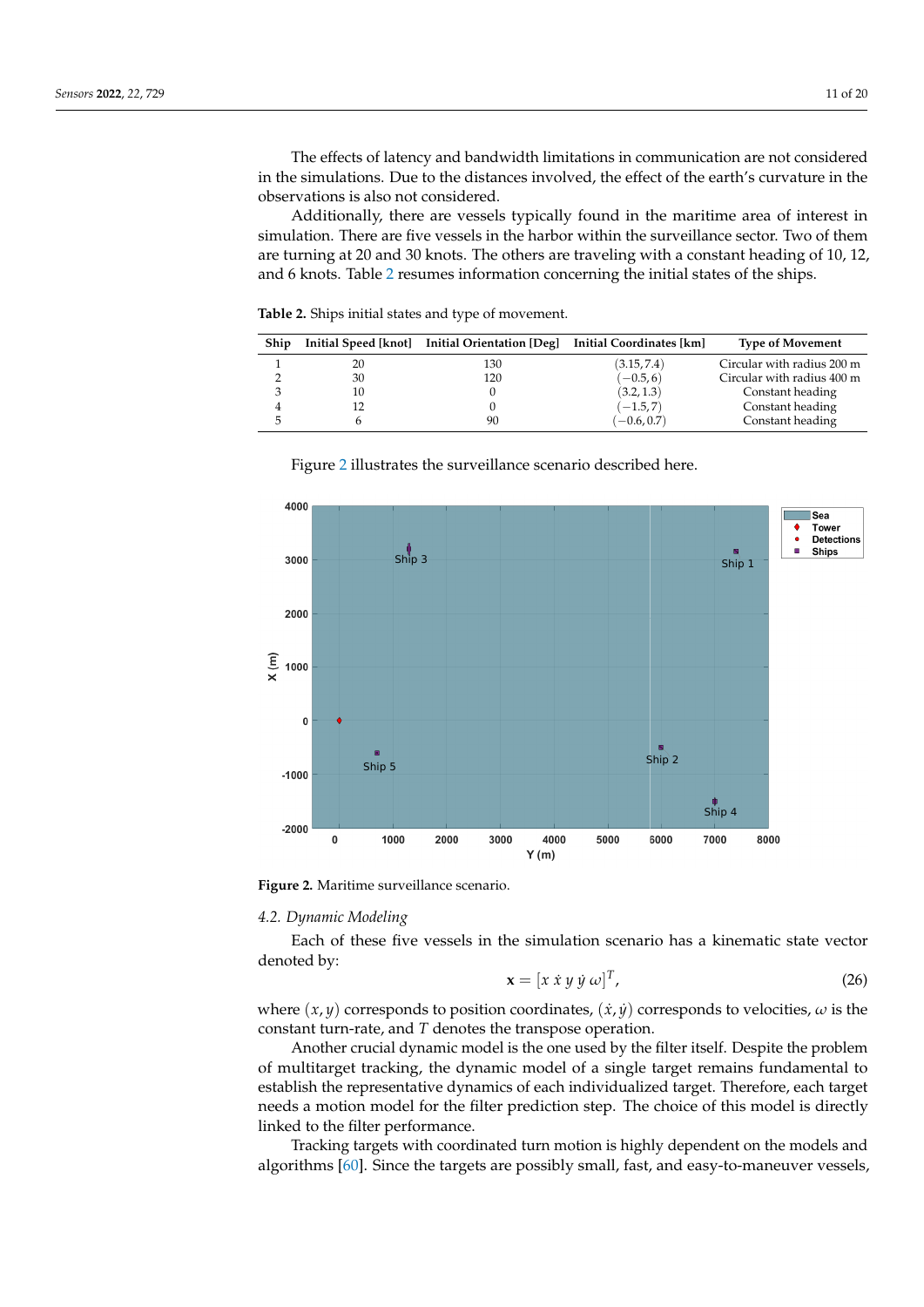the nonlinear nearly constant turn model is the best choice [\[61\]](#page-19-21). For a single target, the state dynamics is given by [\[38\]](#page-19-1):

$$
\mathbf{x}_k = F(\omega_{k-1})\mathbf{x}_{k-1} + G\omega_{k-1} \tag{27}
$$

$$
\omega_k = \omega_{k-1} + \Delta u_{k-1},\tag{28}
$$

where  $\mathbf{x}_k = [x_k \ y_k \ x_k \ y_k]^T$  corresponds to 2*D* position and velocities coordinates at instant *k*,  $\omega$  stands for the turn rate in time  $k$ ,  $w=[w_x \ w_y]^T$  is a zero-mean Gaussian process noise with  $\sigma_\omega \in \mathbb{R}^{2 \times 2}$  covariance, *u* is a random variable with zero-mean,  $\sigma_u$  is the covariance,

$$
F(\omega) = \begin{bmatrix} 1 & 0 & \frac{\sin \omega \Delta}{\omega} & -\frac{1 - \cos \omega \Delta}{\omega} \\ 0 & 1 & \frac{1 - \cos \omega \Delta}{\omega} & \frac{\sin \omega \Delta}{\omega} \\ 0 & 0 & \cos \omega \Delta & -\sin \omega \Delta \\ 0 & 0 & \sin \omega \Delta & \cos \omega \Delta \end{bmatrix},
$$

$$
G = \begin{bmatrix} \frac{\Delta^2}{2} & 0 \\ 0 & \frac{\Delta^2}{2} \\ \Delta & 0 \\ 0 & \Delta \end{bmatrix},
$$

and  $\Delta$  is the sample time.

For each target and stationary sensor, the observation model consists of azimuth and range measurements, according to:

$$
z_k = \begin{bmatrix} \sqrt{(x_k - x_s)^2 + (y_k - y_s)^2} \\ arctan\left(\frac{y_k - y_s}{x_k - x_s}\right) \end{bmatrix} + \epsilon_k
$$
 (29)

where  $(x_k, y_k)$  is the target position at instant *k*,  $(x_s, y_s)$  is the sensor position, and  $\epsilon_k$  is a zero-mean Gaussian process noise with  $R_k \in \mathbb{R}^{2 \times 2}$  covariance.

# *4.3. Filter Parameters*

The Gaussian Mixture PHD filters used in the simulations are that described in Equations [\(21\)](#page-7-0) and [\(22\)](#page-7-1). Each of them enables us to estimate the positions of the ships individually, as described before. Since the predictive model is nonlinear, the filter is the EKF version (see [\[38\]](#page-19-1) for details about the Jacobians). Table [3](#page-11-0) presents the filter parameters used in simulations.

<span id="page-11-0"></span>**Table 3.** Filter parameters used for tracking targets.

| <b>Filter Parameter</b>          | Value            |
|----------------------------------|------------------|
| Sensor maximum range             | $12 \text{ km}$  |
| Distance resolution noise        | 25m              |
| Azimuth resolution noise         | $0.5^\circ$      |
| Probability of Survival $(p_S)$  | 0.99             |
| Probability of detection $(p_D)$ | 0.9              |
| Sensor field-of-view (FoV)       | $90^\circ$       |
| Clutter density                  | $2\times10^{-8}$ |
| Prune threshold $(T)$            | $10^{-6}$        |
| Merge threshold $(U)$            | 25               |
| Extraction threshold $(E)$       | 0.8              |
| Maximum number of components     | 1000             |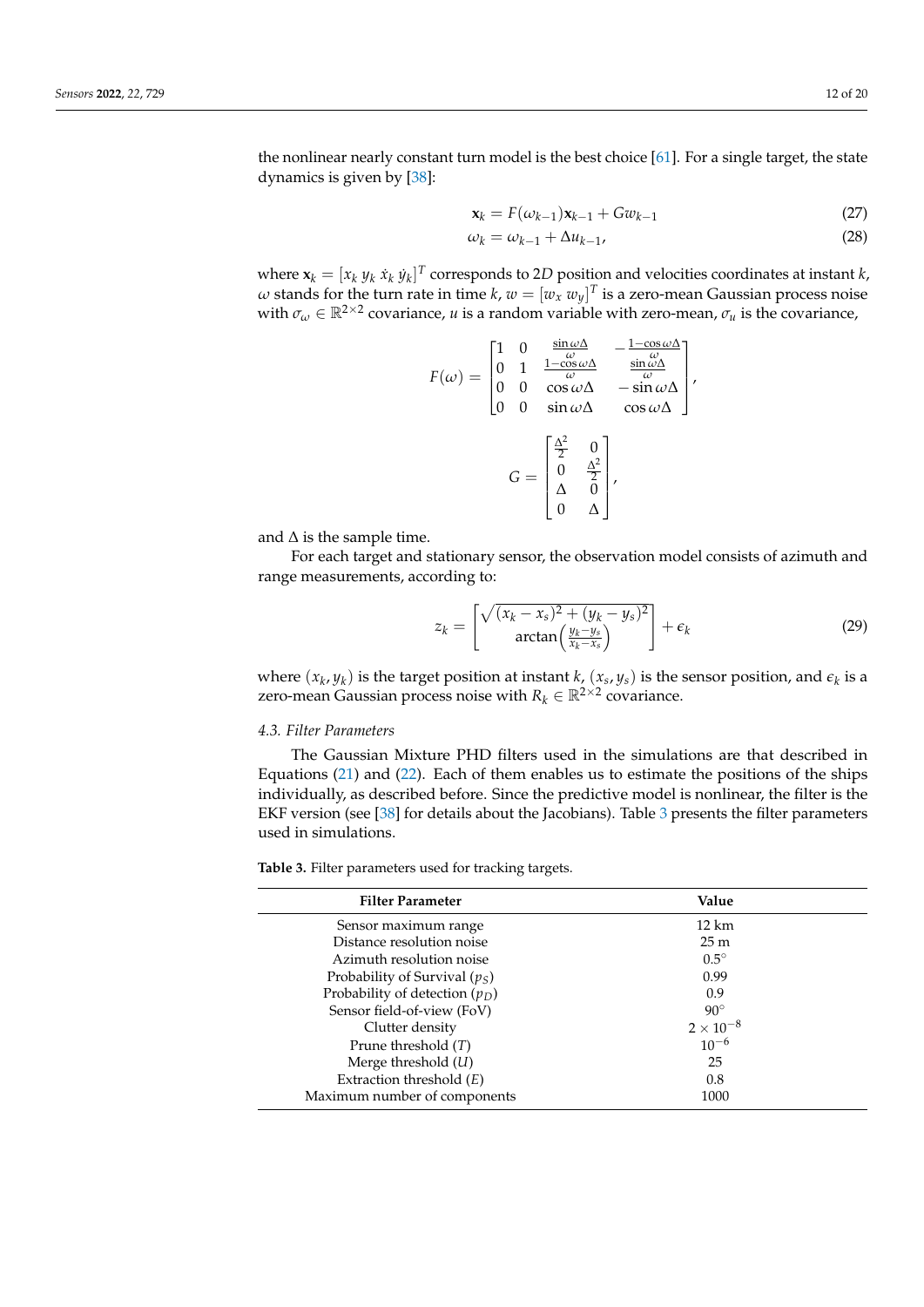For simulation purposes, there is no spawning, and the spontaneous birth RFS is Poisson, i.e., added uniformly inside the sensor's field of view, with a rate of  $10^{-5}$ . The births have a unitary initial weight, and an initial covariance matrix:

|                    | -105 |                 |          |        |  |
|--------------------|------|-----------------|----------|--------|--|
| $P_{birth}$<br>$=$ |      | 10 <sup>5</sup> |          |        |  |
|                    |      |                 | $10^{5}$ |        |  |
|                    |      |                 | $\sim$   | $10^5$ |  |
|                    |      |                 |          |        |  |

Finally, the clutter RFS follows the uniform Poisson model over the sensor FoV, the surveillance region being  $[-\pi/2, \pi/2]$  rad × [0, 12] km.

Since each radar independently estimates the coordinates of the targets, this information needs to be gathered. Then, the simulated central processing merges these distributions, obtaining the final solution in a distributed and cooperative way. Similarly to [\[62\]](#page-19-22), the merging process is:

Cooperative Tracking = 
$$
merge({D(x)^1, D(x)^2, ..., D(x)^R})
$$
, (30)

where  $D(x)^i$  is the intensity estimated by *i*th distributed sensor, and R is the number of distributed sensors. Merge operation is a clustering technique. For RFS applications, the algorithms based on Mahalanobis distance are the most common method, which is detailed in [\[38\]](#page-19-1).

Figure [3](#page-12-0) resumes, in a block diagram, all the steps of the simulation setup (surveillance scenario, models, and filter parameters).

<span id="page-12-0"></span>

**Figure 3.** Block diagram of the proposed scheme.

## *4.4. Results and Discussions*

Based on OSPA metrics shown in Figure 10, the results presented in the simulations are satisfactory. Initially, to illustrate the performance achieved, the simulated tracking system uses only one radar, whose FoV is represented by the region delimited by red lines (as in the other figures). The tracker exhibits good results, i.e., it can track the targets observed by the sensor. Figures [4](#page-13-0) and [5](#page-13-1) present these results.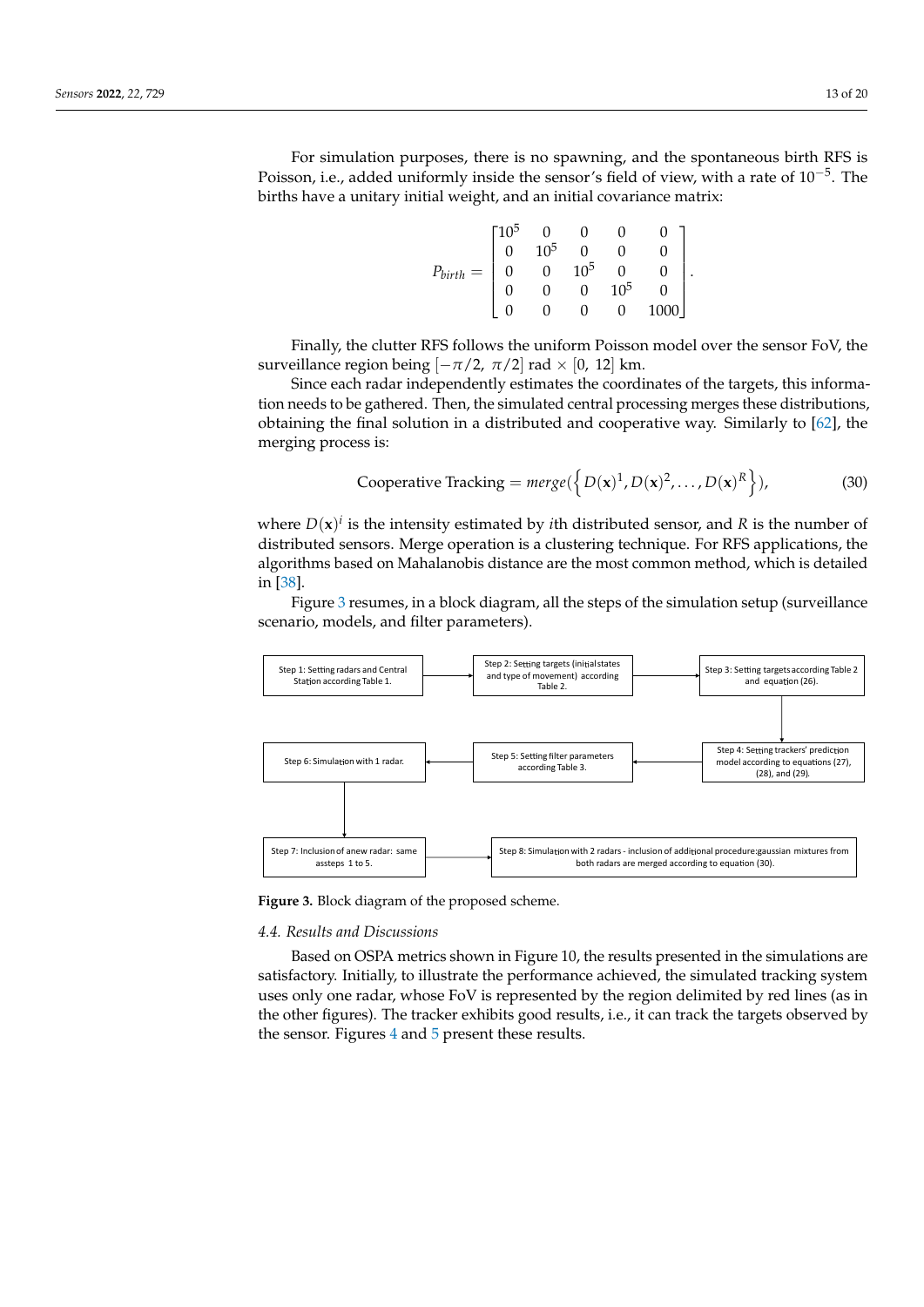<span id="page-13-0"></span>



<span id="page-13-1"></span>

**Figure 5.** Tracking of two targets with different trajectories.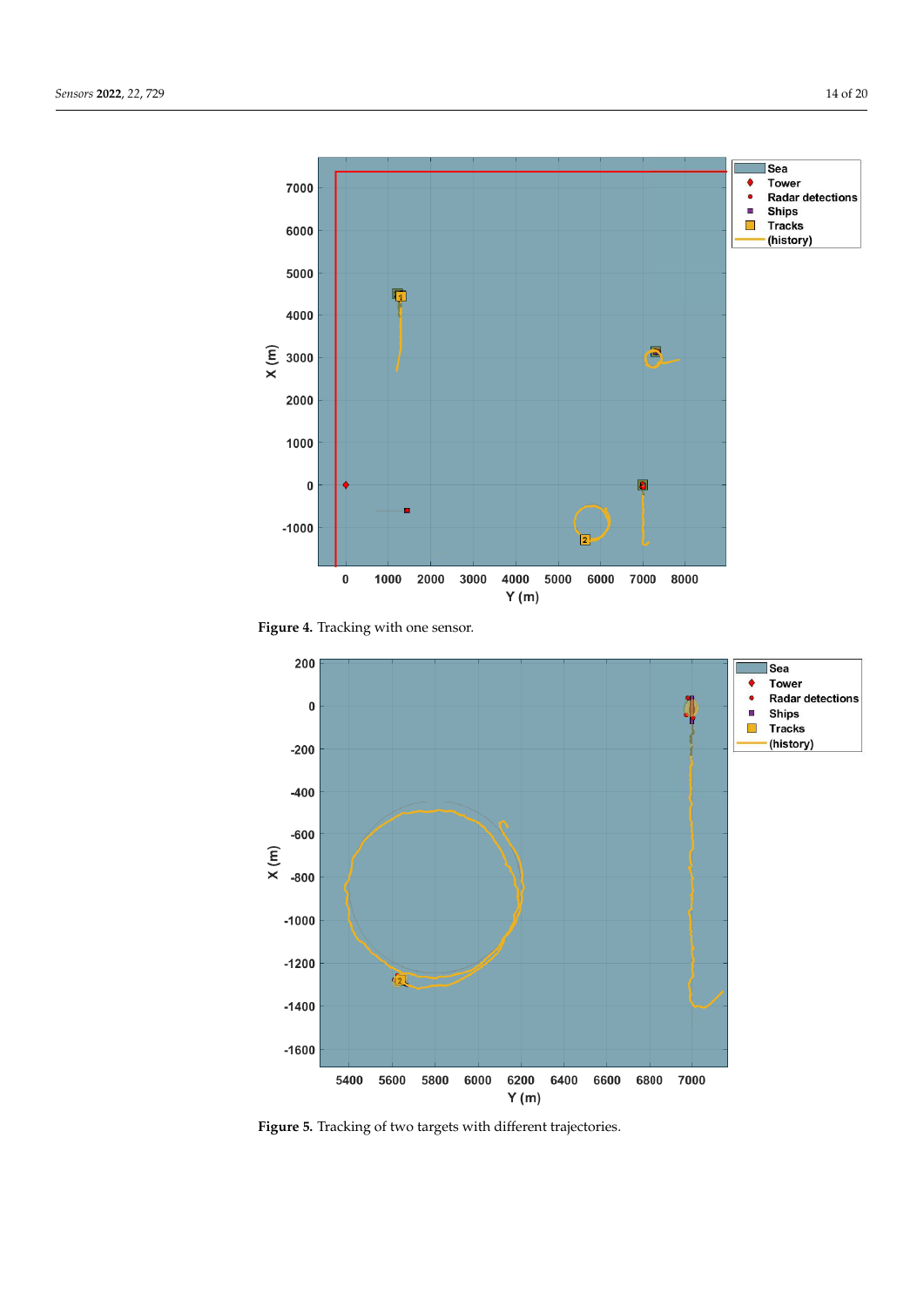As stated before, these figures demonstrate the tracking system's performance with just one sensor. In addition, these figures show that the ships are tracked regardless of whether the movement performed is linear or circular, despite an initial transitory. It is noteworthy that the vessels present significant differences in their speed and movements. At the same time, one navigates at 12 knots, the other spins at 30 knots.

Figure [5](#page-13-1) is an enlarged view of two targets with different movements, one linear and the other circular. This figure reinforces the tracking capacity of the system in different conditions of movement of the target. Furthermore, it attests the good choice of the dynamic turn-rate model for the targets. This choice is an essential factor for the success of the tracking system, as stated by  $[60]$ .

Despite the successful choice for the prediction model, the figure illustrates an existing problem in real-life systems called target occlusion. Figure [6](#page-14-0) shows this weakness when using only one radar. The larger vessel occludes the smaller one. Therefore, it is not detected by the tracking system. Given that the application aims to combat illegal activities usually carried out in the region by small vessels, it is essential to use sensors distributed throughout the surveillance area. This fact is further reinforced by the large dimensions of the surveillance area.

<span id="page-14-0"></span>

**Figure 6.** Target in occlusion.

Inserting a second radar prevents targets occlusion, as illustrated by Figure [7.](#page-15-0)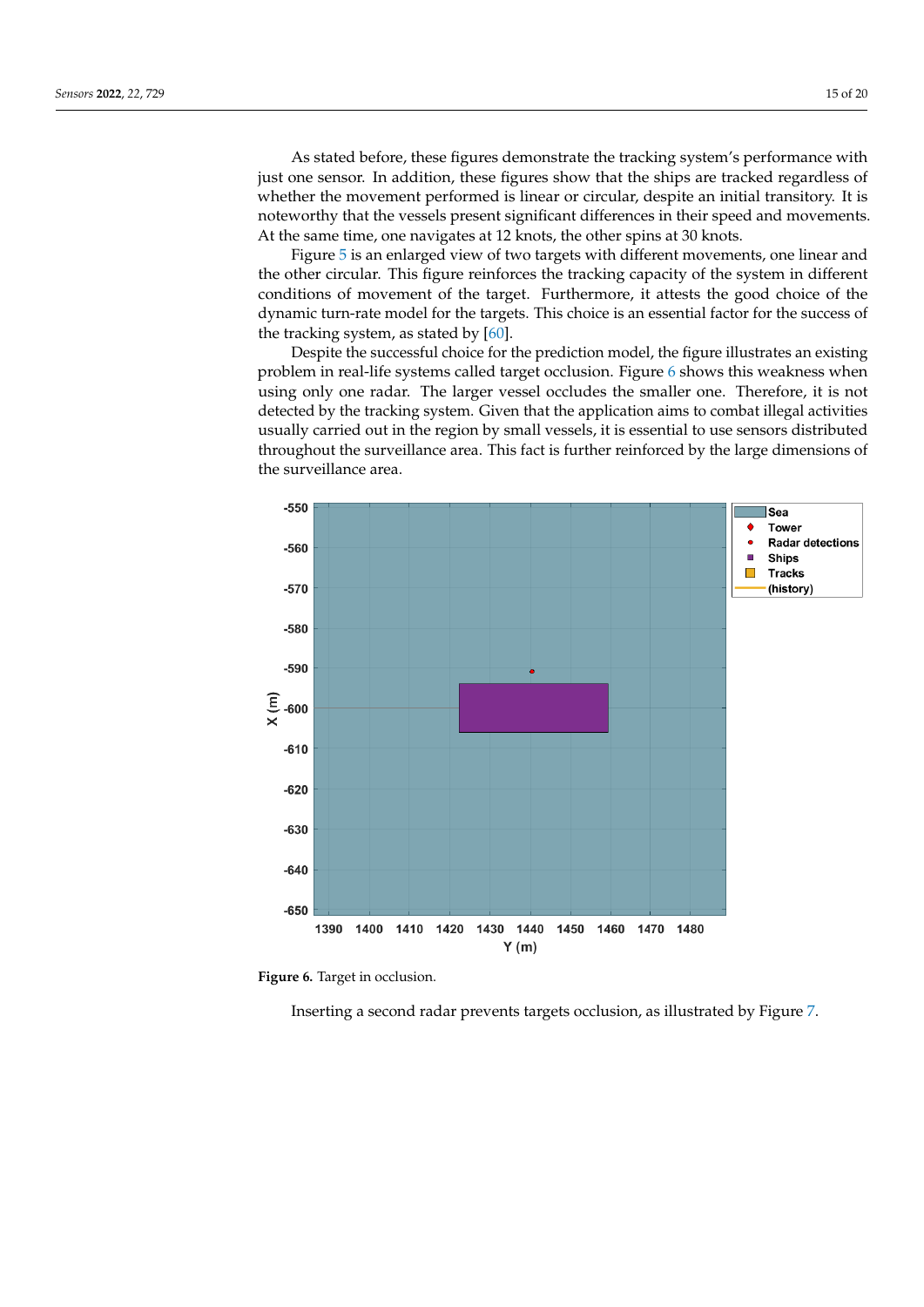<span id="page-15-0"></span>



Figures [8](#page-15-1) and [9](#page-16-0) present the results with combined trackers, i.e., two radars.

<span id="page-15-1"></span>

**Figure 8.** Complete tracking with merged PHDs.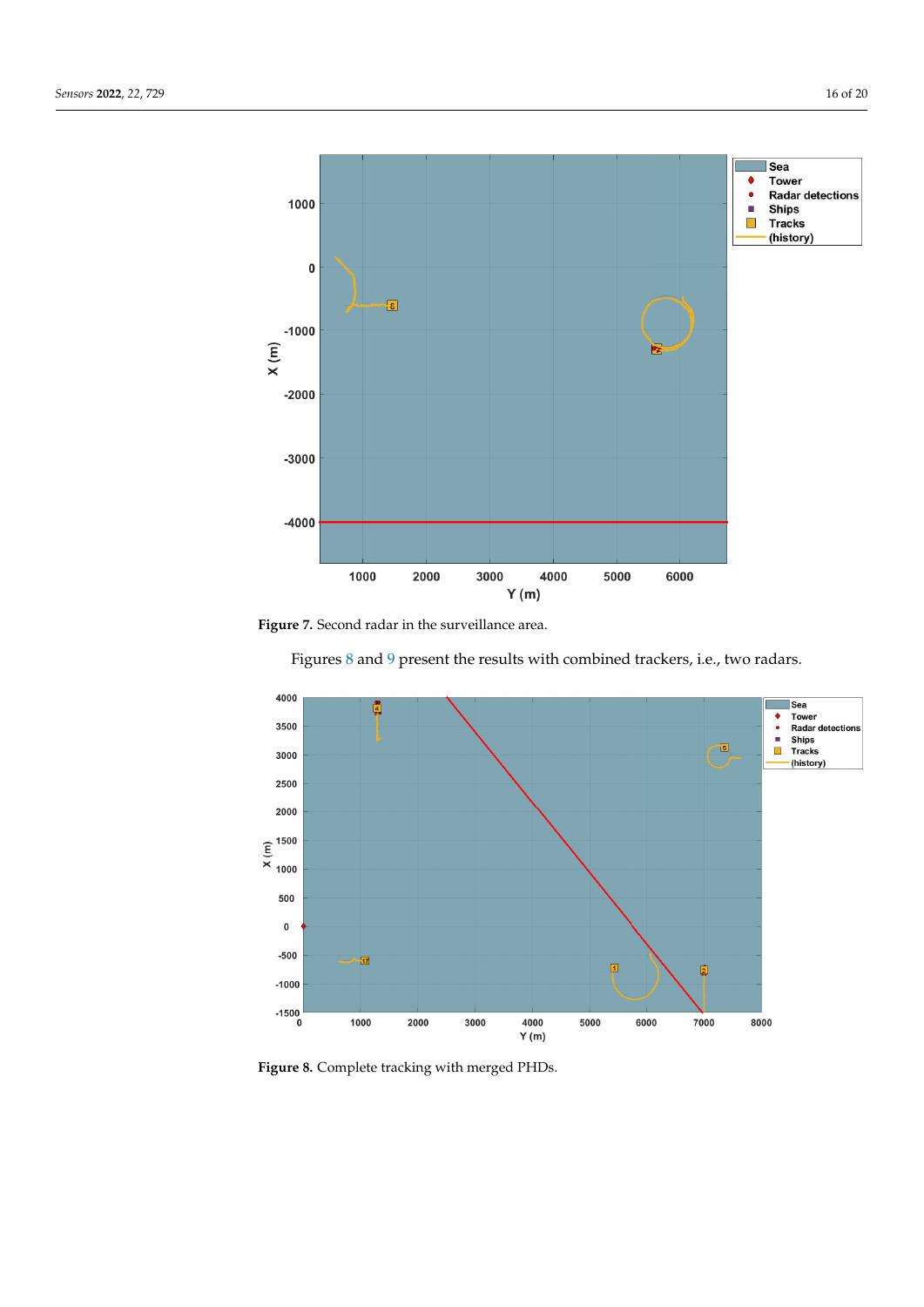<span id="page-16-0"></span>

**Figure 9.** The number of estimated targets by individual trackers, and merged.

It is possible to observe that combining information from each tracker allows a faster convergence to the number of actual targets. In addition, it is more stable since the increase in data sources (sensors) in the system avoids targets occlusion compared to using only one radar.

<span id="page-16-1"></span>Finally, Figure [10](#page-16-1) presents the OSPA metric and its components, which corroborates the analyses based on the previous figures. The merged tracker is faster and more stable, as can be observed in the plots, in particular after a period of 40 s. The lower the metric value, the better the filter's performance. Furthermore, the combined filter with data from both radars shows better results for localization and cardinality OSPA components. The location component is related to the position error, as can be seen in Figure [10,](#page-16-1) after 40 s, the value tends to zero. Similarly, at the same instant, the cardinality component becomes zero.



**Figure 10.** OSPA metrics.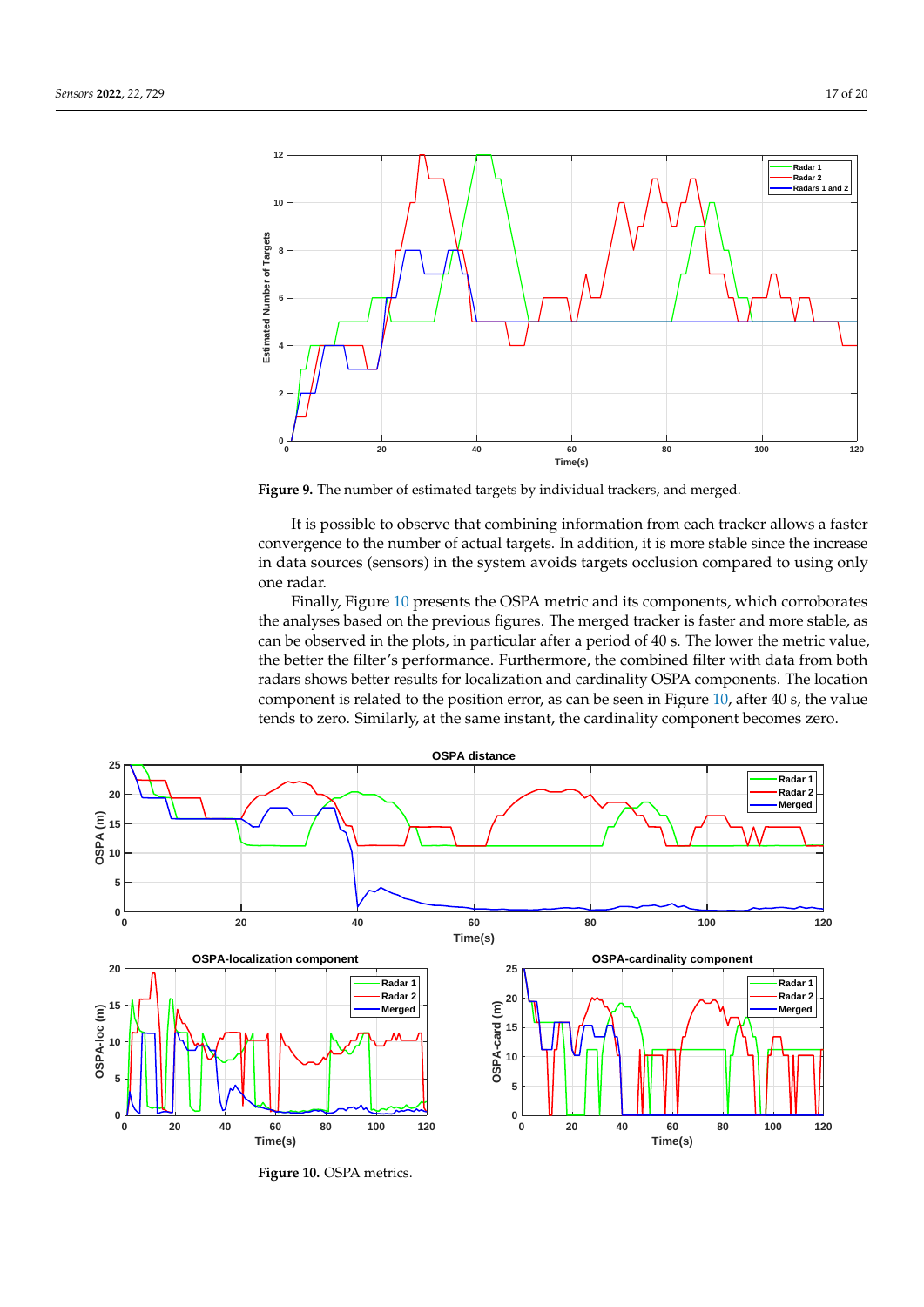The simulations illustrate the problem of target occlusion when they present different geometries and dimensions. Inserting a new sensor and the consequent increase in the sensor network prevents targets occlusion and improves the overall performance of the tracking system. These results reinforce the statement by Vo and Ma [\[38\]](#page-19-1): The efficiency and simplicity in the implementation of the Gaussian mixture PHD recursion also suggest a possible application to tracking in sensor networks.

The algorithm has performance limitations already demonstrated in other researches. The proposed architecture presents good results when applying an additional step to the original algorithm, which is the main contribution of this work: A low-complexity data fusion scheme. Additionally, this proposed scheme presents promising results, especially when dealing with the target occlusion problem.

#### <span id="page-17-6"></span>**5. Conclusions**

This paper introduces a Maritime Surveillance System for the Brazilian Coast. The system has a complex network of distributed sensors and processing stations. The demanding requirements for its operation are one of the motivations for the present work. In this context, this work presents an algorithm to track an unknown number of marine targets from multiple sensors in a large-scale surveillance area. A merged version of the Gaussian Mixture PHD filter is applied to a realistic multitarget tracking scenario. The proposed filter shows promising results through simulations, even for targets with different sizes, movements, and speeds. The proposed data fusion scheme improves the overall performance of the tracking system and overcomes targets' occlusion. This fact further evidences, for the application, the need for a network of distributed sensors, given the system's mission and the extension of the area of interest. Additionally, it is possible to conclude that increasing the covered area using sensors of a smaller capacity also contributes to the economic aspect of this modular undertaking.

For future work, one of the focuses would be investigating different RFS-based filters, the capabilities of the extended algorithms, and different sensor types such as stationary passive sonars or shipboard radars. Moreover, the computational models used for parallelism and multiprocessing should be investigated. In particular, those based on Gamma models, once SCUA data fusion applications already use this approach. These future works will attest, corroborate the empirical results obtained in the simulations, and contribute to using these algorithms in a new computational paradigm.

**Author Contributions:** Conceptualization, K.M.d.L. and R.R.C.; methodology, K.M.d.L.; software, K.M.d.L.; validation, K.M.d.L. and R.R.C.; writing–original draft preparation, K.M.d.L.; writing– review and editing, K.M.d.L. and R.R.C. All authors have read and agreed to the published version of the manuscript.

**Funding:** This study was financed in part by the Coordenação de Aperfeiçoamento de Pessoal de Nível Superior - Brasil (CAPES) - Finance Code 001.

**Conflicts of Interest:** The authors declare no conflict of interest.

# **References**

- <span id="page-17-0"></span>1. Plano Estratégico da Marinha. Strategic Programs. Available online: <https://www.marinha.mil.br/programas-estrategicos> (accessed on 2 April 2020).
- <span id="page-17-1"></span>2. Mahler, R.P.S. Random-set approach to data fusion. In Proceedings of the SPIE's International Symposium on Optical Engineering and Photonics in Aerospace Sensing, Orlando, FL, USA, 4–8 April 1994. [\[CrossRef\]](http://doi.org/10.1117/12.181026)
- <span id="page-17-2"></span>3. Maher, R. A survey of PHD filter and CPHD filter implementations. In Proceedings of the Defense and Security Symposium, Orlando, FL, USA, 9–13 April 2007. [\[CrossRef\]](http://dx.doi.org/10.1117/12.721125)
- <span id="page-17-3"></span>4. Gao, L.; Tang, X.; Wei, P. Real-Time Implementation of Particle-PHD Filter Based on GPU. In Proceedings of the 2014 IEEE 17th International Conference on Computational Science and Engineering, Chengdu, China, 19–21 December 2014. [\[CrossRef\]](http://dx.doi.org/10.1109/cse.2014.308)
- <span id="page-17-4"></span>5. Zheng, Y.; Shi, Z.; Lu, R.; Hong, S.; Shen, X. An Efficient Data-Driven Particle PHD Filter for Multitarget Tracking. *IEEE Trans. Ind. Inform.* **2013**, *9*, 2318–2326. [\[CrossRef\]](http://dx.doi.org/10.1109/TII.2012.2228875)
- <span id="page-17-5"></span>6. Li, T.; Sun, S.; Boli´c, M.; Corchado, J.M. Algorithm design for parallel implementation of the SMC-PHD filter. *Signal Process.* **2016**, *119*, 115–127. [\[CrossRef\]](http://dx.doi.org/10.1016/j.sigpro.2015.07.013)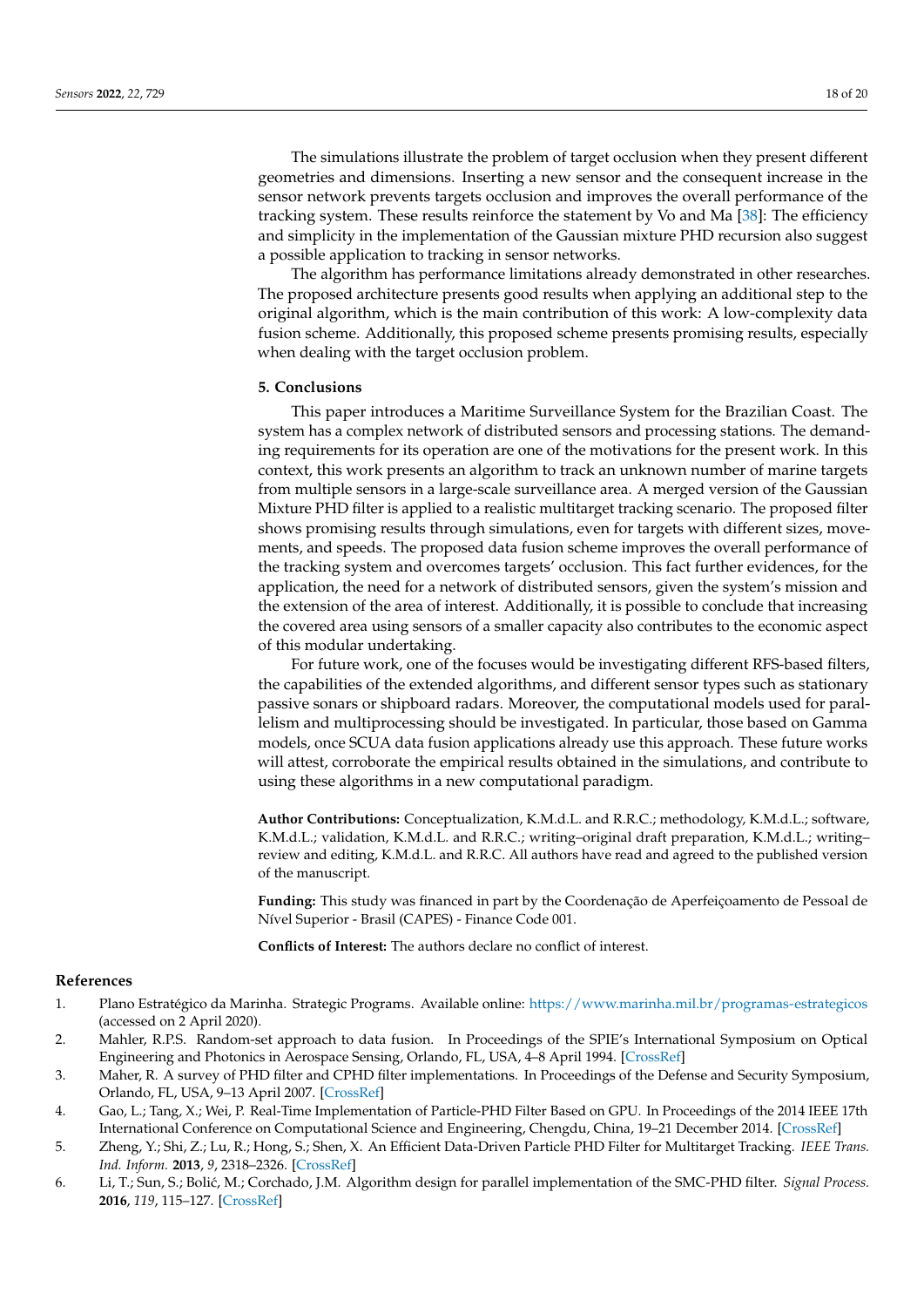- <span id="page-18-0"></span>7. Li, T.; Hlawatsch, F.; Djuric, P.M. Cardinality-Consensus-Based PHD Filtering for Distributed Multitarget Tracking. *IEEE Signal Process. Lett.* **2019**, *26*, 49–53. [\[CrossRef\]](http://dx.doi.org/10.1109/LSP.2018.2878064)
- <span id="page-18-1"></span>8. Li, T.; Mallick, M.; Pan, Q. A Parallel Filtering-Communication-Based Cardinality Consensus Approach for Real-Time Distributed PHD Filtering. *IEEE Sens. J.* **2020**, *20*, 13824–13832. [\[CrossRef\]](http://dx.doi.org/10.1109/JSEN.2020.3004068)
- <span id="page-18-2"></span>9. Li, G.; Yi, W.; Kong, L. A real-time fusion algorithm for asynchronous sensor system with PHD filter. In Proceedings of the 2017 International Conference on Control, Automation and Information Sciences (ICCAIS), Chiang Mai, Thailand, 31 October–1 November 2017. [\[CrossRef\]](http://dx.doi.org/10.1109/iccais.2017.8217563)
- <span id="page-18-3"></span>10. Li, G.; Yi, W.; Jiang, M.; Kong, L. Distributed fusion with PHD filter for multi-target tracking in asynchronous radar system. In Proceedings of the 2017 IEEE Radar Conference (RadarConf), Seattle, WA, USA, 8–12 May 2017. [\[CrossRef\]](http://dx.doi.org/10.1109/radar.2017.7944432)
- <span id="page-18-4"></span>11. Barbosa, R. Fusão de Alvos Utilizando Grafos em Ambientes de Múltiplos Sensores. Ph.D. Thesis, COPPE/UFRJ, Rio de Janeiro, Brazil, 2012.
- <span id="page-18-5"></span>12. Livernet, F.; Cuilliere, O. Tracking based on graph theory applied to pairs of plots. In Proceedings of the 2010 IEEE Radar Conference, Arlington, VA, USA, 10–14 May 2010; pp. 90–95.
- <span id="page-18-6"></span>13. Mello, R.R.; de Almeida, R.H.P.; Franca, F.M.; Paillard, G.A. A Parallel Implementation of Data Fusion Algorithm Using Gamma. In Proceedings of the 2015 International Symposium on Computer Architecture and High Performance Computing Workshop (SBAC-PADW), Florianopolis, Brazil, 18–21 October 2015. [\[CrossRef\]](http://dx.doi.org/10.1109/sbac-padw.2015.25)
- <span id="page-18-7"></span>14. Pace, M. Comparison of PHD based filters for the tracking of 3D aerial and naval scenarios. In Proceedings of the 2010 IEEE Radar Conference, Arlington, VA, USA, 10–14 May 2010. [\[CrossRef\]](http://dx.doi.org/10.1109/radar.2010.5494574)
- <span id="page-18-27"></span>15. Pailhas, Y.; Houssineau, J.; Petillot, Y.R.; Clark, D.E. Tracking with MIMO sonar systems: Applications to harbour surveillance. *IET Radar Sonar Nav.* **2017**, *11*, 629–639. [\[CrossRef\]](http://dx.doi.org/10.1049/iet-rsn.2016.0080)
- <span id="page-18-8"></span>16. Do, C.T.; Nguyen, T.T.D.; Liu, W. Tracking Multiple Marine Ships via Multiple Sensors with Unknown Backgrounds. *Sensors* **2019**, *19*, 5025. [\[CrossRef\]](http://dx.doi.org/10.3390/s19225025)
- <span id="page-18-9"></span>17. Carthel, C.; Coraluppi, S.; Grignan, P. Multisensor tracking and fusion for maritime surveillance. In Proceedings of the 2007 10th International Conference on Information Fusion, Québec, QC, Canada, 9–12 July 2007.
- <span id="page-18-10"></span>18. Vo, B.; Mallick, M.; Bar-shalom, Y.; Coraluppi, S.; Osborne, R., III; Mahler, R.; Vo, B. Multitarget Tracking. *Wiley Encycl. Electr. Electron. Eng.* **2015**, *2015*, 1–15.
- <span id="page-18-11"></span>19. Arulampalam, M.; Maskell, S.; Gordon, N.; Clapp, T. A tutorial on particle filters for online nonlinear/non-Gaussian Bayesian tracking. *IEEE Trans. Signal Process.* **2002**, *50*, 174–188. [\[CrossRef\]](http://dx.doi.org/10.1109/78.978374)
- <span id="page-18-12"></span>20. Bazzani, L.; Bloisi, D.D.; Murino, V. A Comparison of Multi Hypothesis Kalman Filter and Particle Filter for Multi-Target Tracking. CVPR 2009. 2009. Available online: <https://www.researchgate.net/publication/228373867> (accessed on 3 April 2020).
- <span id="page-18-13"></span>21. Jinan, R.; Raveendran, T. Particle Filters for Multiple Target Tracking. *Procedia Technol.* **2016**, *24*, 980–987. [\[CrossRef\]](http://dx.doi.org/10.1016/j.protcy.2016.05.215)
- <span id="page-18-14"></span>22. Wang, X.; Li, T.; Sun, S.; Corchado, J. A Survey of Recent Advances in Particle Filters and Remaining Challenges for Multitarget Tracking. *Sensors* **2017**, *17*, 2707. [\[CrossRef\]](http://dx.doi.org/10.3390/s17122707)
- <span id="page-18-15"></span>23. Mahler, R.P.S. *Statistical Multisource Multitarget Information Fusion*; Artech House, Inc.: Boston, MA, USA, 2007.
- <span id="page-18-16"></span>24. Kim, C.; Li, F.; Ciptadi, A.; Rehg, J.M. Multiple Hypothesis Tracking Revisited. In Proceedings of the 2015 IEEE International Conference on Computer Vision (ICCV), Santiago, Chile, 7–13 December 2015; pp. 4696–4704.
- <span id="page-18-17"></span>25. Wang, L.Y.; Zhao, Y.J.; Wang, W.X. Study on Theory of Multi-target Tracking and Data Association Algorithms in Phased Array Radar. In Proceedings of the 2006 6th International Conference on ITS Telecommunications, Chengdu, China, 21–23 June 2006; pp. 1232–1235. [\[CrossRef\]](http://dx.doi.org/10.1109/itst.2006.288849)
- <span id="page-18-18"></span>26. Liggins, M., II; Hall, D.; Llinas, J., Eds. *Handbook of Multisensor Data Fusion: Theory and Practice*, 2nd ed.; CRC Press: Boca Raton, FL, USA, 2009.
- <span id="page-18-19"></span>27. Zaveri, M.A.; Merchant, S.N.; Desai, U.B. Data Association for Multiple Target Tracking: An Optimization Approach. In *Neural Information Processing*; Springer: Berlin/Heidelberg, Germany, 2004; pp. 187–192. [\[CrossRef\]](http://dx.doi.org/10.1007/978-3-540-30499-9_27)
- <span id="page-18-20"></span>28. Mahler, R. "Statistics 101" for multisensor, multitarget data fusion. *IEEE Aerosp. Electron. Syst. Mag.* **2004**, *19*, 53–64. [\[CrossRef\]](http://dx.doi.org/10.1109/MAES.2004.1263231)
- <span id="page-18-21"></span>29. Goodman, I.R.; Mahler, R.P.S.; Nguyen, H.T. *Mathematics of Data Fusion*; Springer: Dordrecht, The Netherlands, 1997. [\[CrossRef\]](http://dx.doi.org/10.1007/978-94-015-8929-1)
- <span id="page-18-22"></span>30. Mahler, R. Multitarget bayes filtering via first-order multitarget moments. *IEEE Trans. Aerosp. Electron. Syst.* **2003**, *39*, 1152–1178. [\[CrossRef\]](http://dx.doi.org/10.1109/TAES.2003.1261119)
- <span id="page-18-23"></span>31. Vo, B.N.; Ma, W.K. A closed-form solution for the probability hypothesis density filter. In Proceedings of the 2005 7th International Conference on Information Fusion, Philadelphia, PA, USA, 25–28 July 2005. [\[CrossRef\]](http://dx.doi.org/10.1109/icif.2005.1591948)
- <span id="page-18-24"></span>32. Clark, D.; Bell, J. Convergence results for the particle PHD filter. *IEEE Trans. Signal Process.* **2006**, *54*, 2652–2661. [\[CrossRef\]](http://dx.doi.org/10.1109/TSP.2006.874845)
- <span id="page-18-25"></span>33. Clark, D.; Vo, B.N. Convergence Analysis of the Gaussian Mixture PHD Filter. *IEEE Trans. Signal Process.* **2007**, *55*, 1204–1212. [\[CrossRef\]](http://dx.doi.org/10.1109/TSP.2006.888886)
- <span id="page-18-26"></span>34. Clark, D.; Vo, B.T.; Vo, B.N. Gaussian Particle Implementations of Probability Hypothesis Density Filters. In Proceedings of the 2007 IEEE Aerospace Conference, Big Sky, MT, USA, 3–10 March 2007. [\[CrossRef\]](http://dx.doi.org/10.1109/aero.2007.353049)
- 35. Clark, D.; Bell, J. Multi-target state estimation and track continuity for the particle PHD filter. *IEEE Trans. Aerosp. Electron. Syst.* **2007**, *43*, 1441–1453. [\[CrossRef\]](http://dx.doi.org/10.1109/TAES.2007.4407469)
- 36. Lin, L.; Bar-Shalom, Y.; Kirubarajan, T. Track labeling and PHD filter for multitarget tracking. *IEEE Trans. Aerosp. Electron. Syst.* **2006**, *42*, 778–795. [\[CrossRef\]](http://dx.doi.org/10.1109/TAES.2006.248213)